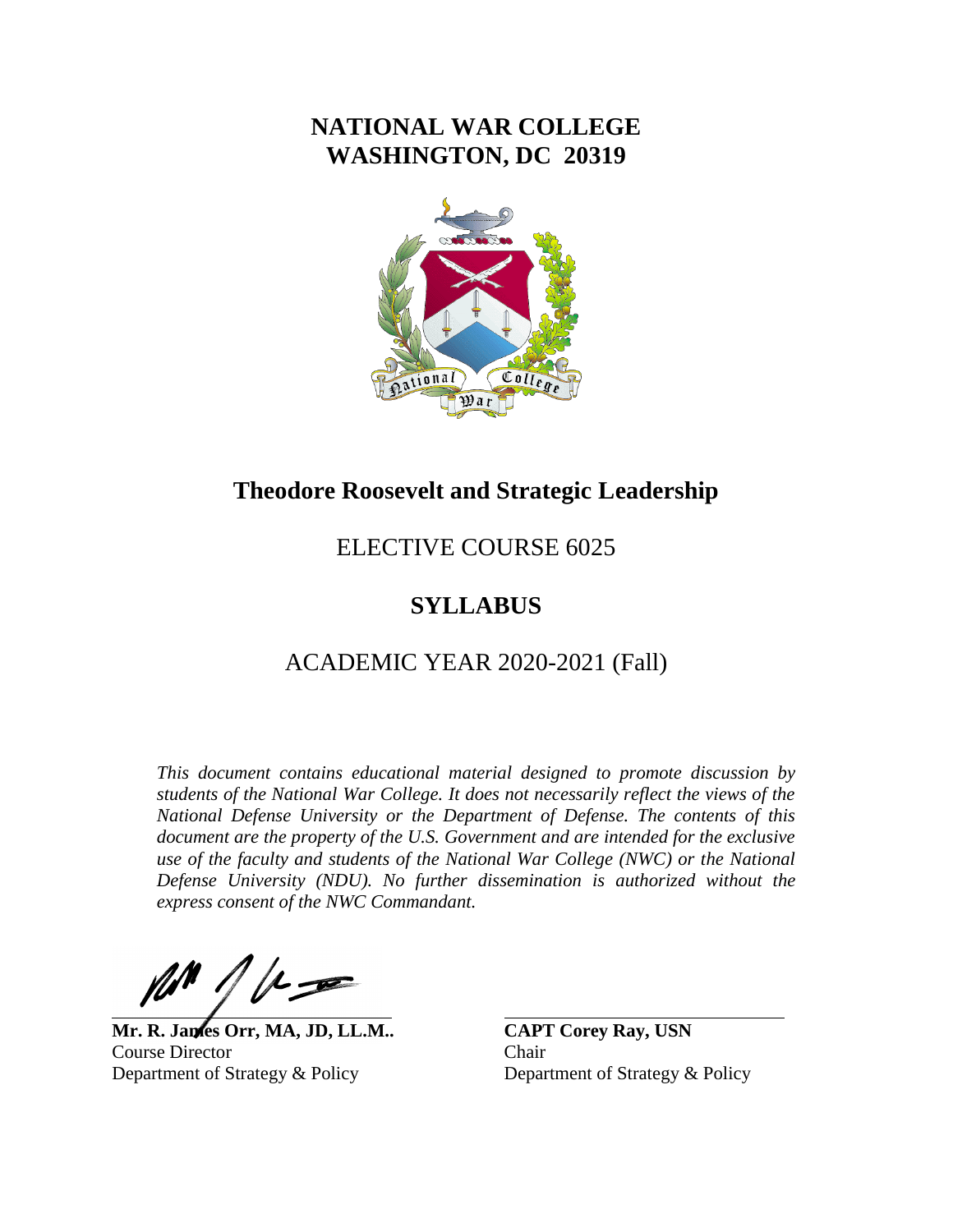Course Director: Mr. R. James Orr Roosevelt Hall (202) 685-4361

DSP Administrative Specialist: Ms. Susan Schindler Room 112B, Roosevelt Hall (202) 685-4362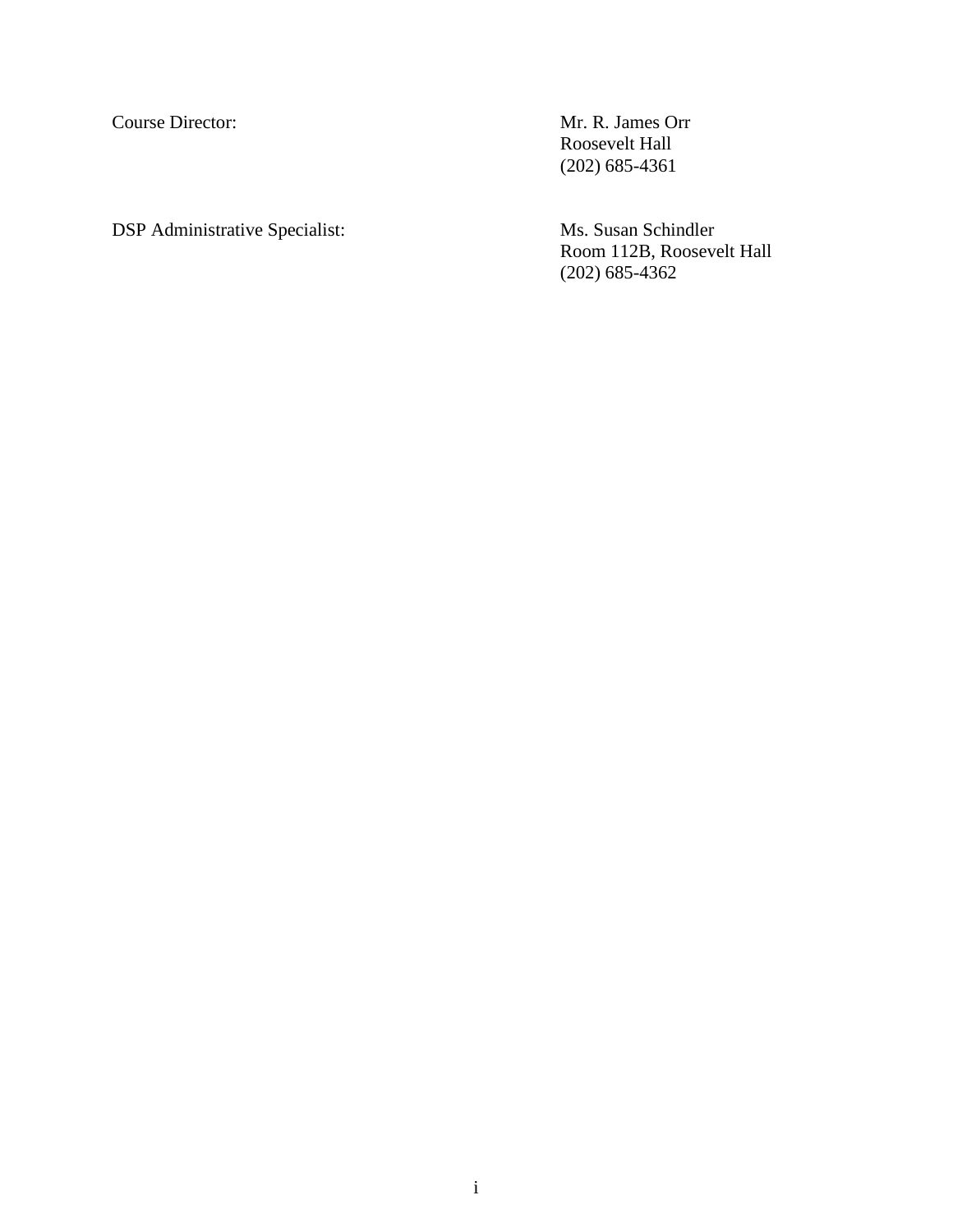# **Course Schedule: 6025, Fall, AY 2019-2020 Theodore Roosevelt and Strategic Leadership**

| <b>TOPIC</b>   | Date/Time | <b>SUBJECT</b>                                                              | <b>PAGE</b> |
|----------------|-----------|-----------------------------------------------------------------------------|-------------|
| 1              |           | <b>Course Introduction</b>                                                  |             |
| $\overline{2}$ |           | Theodore Roosevelt – His Life in Brief                                      |             |
| 3              |           | Roosevelt in Context – The Gilded Age and<br>Progressive Era                |             |
| $\overline{4}$ |           | Strategic Leadership – In Theory and Practice                               |             |
| 5              |           | Theodore Roosevelt's Early Career                                           |             |
| 6              |           | Theodore Roosevelt and the Politics of Reform                               |             |
| $\overline{7}$ |           | Theodore Roosevelt and the Military                                         |             |
| 8              |           | Theodore Roosevelt as Chief Executive                                       |             |
| 9              |           | Roosevelt's Grand Strategy for America in the World                         |             |
| 10             |           | Roosevelt's Vision for American Society –<br>Progressivism and Conservation |             |
| 11             |           | Theodore Roosevelt's Continued Relevance for Today                          |             |
| 12             |           | <b>Student Presentations and Course Wrap-Up</b>                             |             |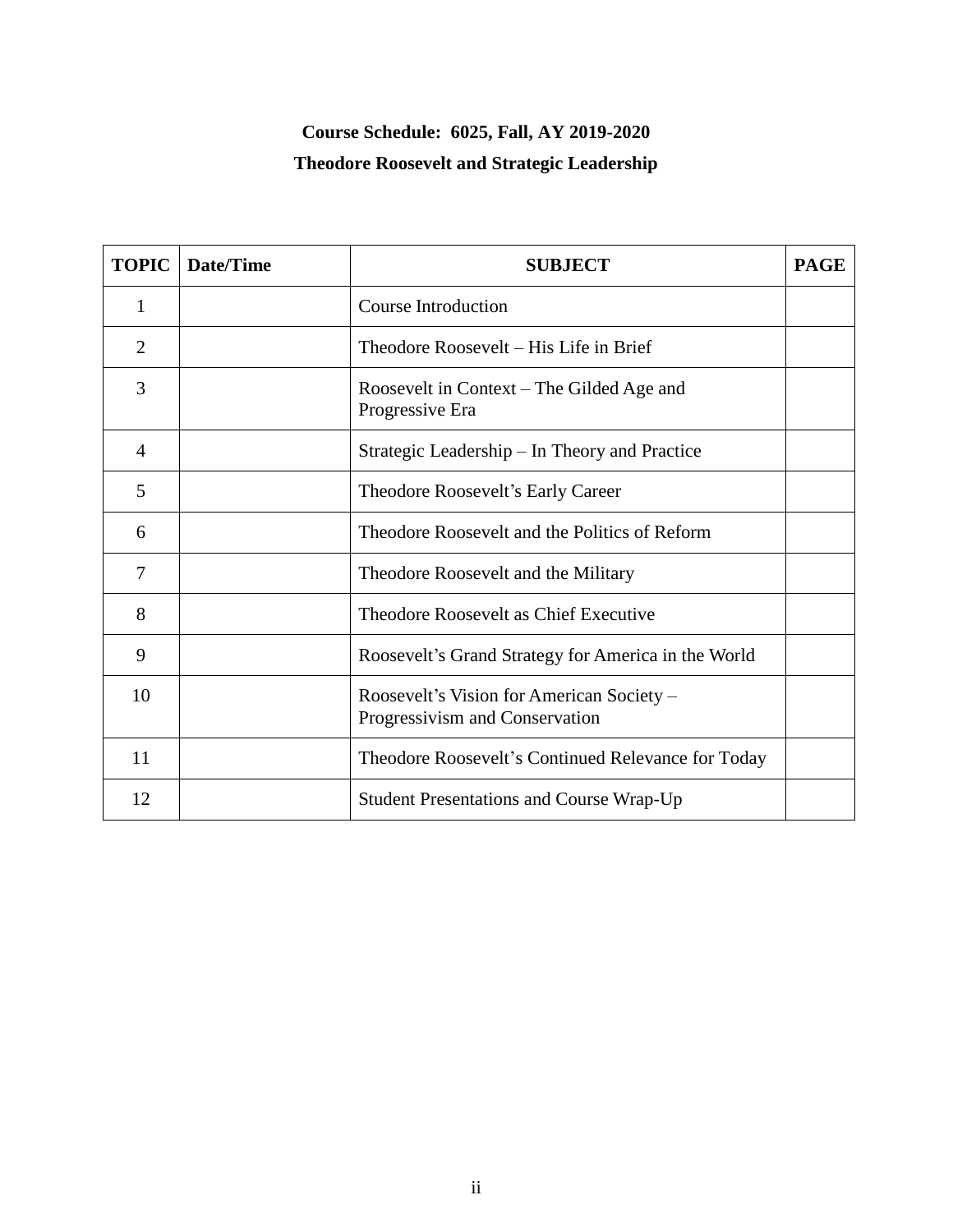## **Course Introduction**

President Theodore Roosevelt was a uniquely talented leader at many levels of government, in diplomacy, and in combat. He served, at various times in his life, as a State Assemblyman, Historian, NY City Police Commissioner, Rancher, Civil Service Commissioner, Assistant Secretary of the Navy, Deputy Commander of the 1st United States Volunteer Cavalry (The "Rough Riders"), Governor of New York, Vice President, and President of the United States. This course will examine the life of this remarkable individual in the context of Strategic Leadership, a term that can be defined as "the process of aligning people, systems, and resources to achieve a vision for the enterprise while enabling an adaptive and innovative culture necessary to gain an advantage in a competitive environment."<sup>1</sup> The course will use a variety of sources on President Roosevelt and on the subject of leadership in a critical analysis of TR's strengths and weaknesses, and how this life and its lessons can inform our own development as leaders.

This course will allow an exploration of the significant events in TR's career, but events such as his time with The Rough Riders, as president, as Assemblyman, will not be considered as isolated events but as those events relate to the concept of leadership.

## **Course Learning Outcomes:**

- 1. Students will be familiar with the concept and components of strategic leadership and how strategic leadership represents a unique challenge, different from other forms of leadership.
- 2. Students will become familiar with the personal and professional history of Theodore Roosevelt.
- 3. Students will be able to analyze the key personal and professional attributes of Theodore Roosevelt in different roles and apply those attributes to the challenges of national service in general and national security strategy specifically.

## **Course Books:**

 $\overline{a}$ 

- *Strategic Leadership Primer for Senior Leaders*, (United States Army War College, 2019)
- Auchincloss, Louis editor, *Theodore Roosevelt: Letters and Speeches*. Literary Classics of the United States, Inc., (2004).
- Burns, James MacGregor. *Transforming Leadership: A New Pursuit of Happiness*. New York: Atlantic Monthly Press, 2003.
- Burns, James MacGregor, and Susan Dunn. *The Three Roosevelts: Patrician Leaders Who Transformed America*. Grove/Atlantic, Inc, 2007.

Gould, Lewis L. *Theodore Roosevelt*, Oxford University Press (2012).

Christopher McKnight Nichols and Nancy C. Unger. 2017. *A Companion to the Gilded Age and Progressive Era*. (West Sussex: Wiley Blackwell, 2017), [https://ebookcentral.proquest.com/lib/nationaldefense](https://ebookcentral.proquest.com/lib/nationaldefense-ebooks/detail.action?docID=4788068)[ebooks/detail.action?docID=4788068.](https://ebookcentral.proquest.com/lib/nationaldefense-ebooks/detail.action?docID=4788068)

<sup>1</sup> Silas Martinez and Tom Galvin, "Leadership at the Strategic Level," *Strategic Leadership Primer for Senior Leaders*, (United States Army War College, 2019) 2.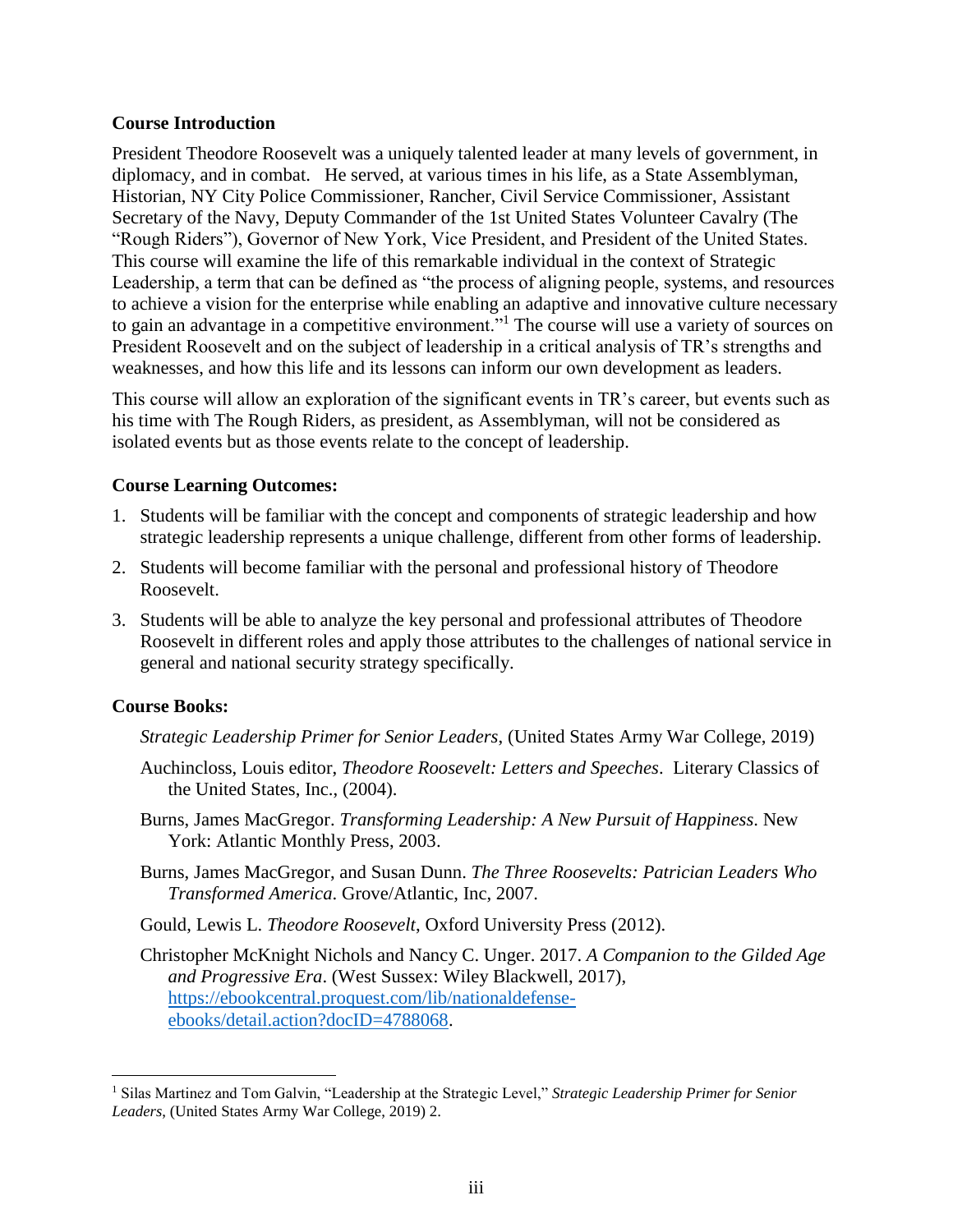- Roosevelt, Theodore. *Theodore Roosevelt: an Autobiography*. (Newburyport: Open Road Media, 2016). [http://www.myilibrary.com?id=972023.](http://www.myilibrary.com/?id=972023)
- Ricard, Serge ed. *A Companion to Theodore Roosevelt* (Hoboken: Wiley & Sons, 2011). [https://ebookcentral.proquest.com/lib/nationaldefense](https://ebookcentral.proquest.com/lib/nationaldefense-ebooks/detail.action?docID=693804)[ebooks/detail.action?docID=693804.](https://ebookcentral.proquest.com/lib/nationaldefense-ebooks/detail.action?docID=693804)

In addition to these common readings, each student will select one or two books by or about Theodore Roosevelt from a list to be provided (Books will be available as e-books or be provided on loan by the faculty member).

Other material (scholarly journal articles, etc.) will be provided by the instructor to support individual assignments.

# **Instructional Methodology and Approach:**

The course consists of twelve weekly topics that analyze issues covered in the readings (and occasional videos) through group discussion. Given the current public health situation, most of the class will likely be done online through a combination of asynchronous work (discussion threads) and synchronous meetings using Blackboard Connect.

Student presentations, guest lectures, and visual graphics and handouts and video clips as appropriate will augment the discussion on occasion; the goal is an unconstrained environment that will foster insightful analysis of current problems confronting policymakers and will develop an appreciation of the leadership issues that are inherent in a career in national security. Some materials will be added throughout the course as issues develop.

# **Evaluation:**

Seminar participation and contribution will constitute 50% of the grade in this course. The other 50% of the grade will come from two writing assignments.

# **Book Review Assignment**

Book reviews will be 1,250 words (+/- 10%) (roughly 3-4 pages) in length. An essential feature of a good book review is the reviewer's ability to write concisely so that a comprehensive evaluation of the book can be obtained from a brief reading. So, *do not write more, write more concisely* – find creative ways to communicate your critical evaluation of the book in a short essay.

Among the features you will want to include in a strong review are:

- A discussion of the author's main contentions.
- An explanation of the type of sources the historian utilized, and the methods the author employs in choosing and organizing those sources.
- An assessment of the strong points or shortcomings of the book. It may be worthwhile to look at the author and see if they have a theme that runs through their writing, or a particular bias that is worth highlighting.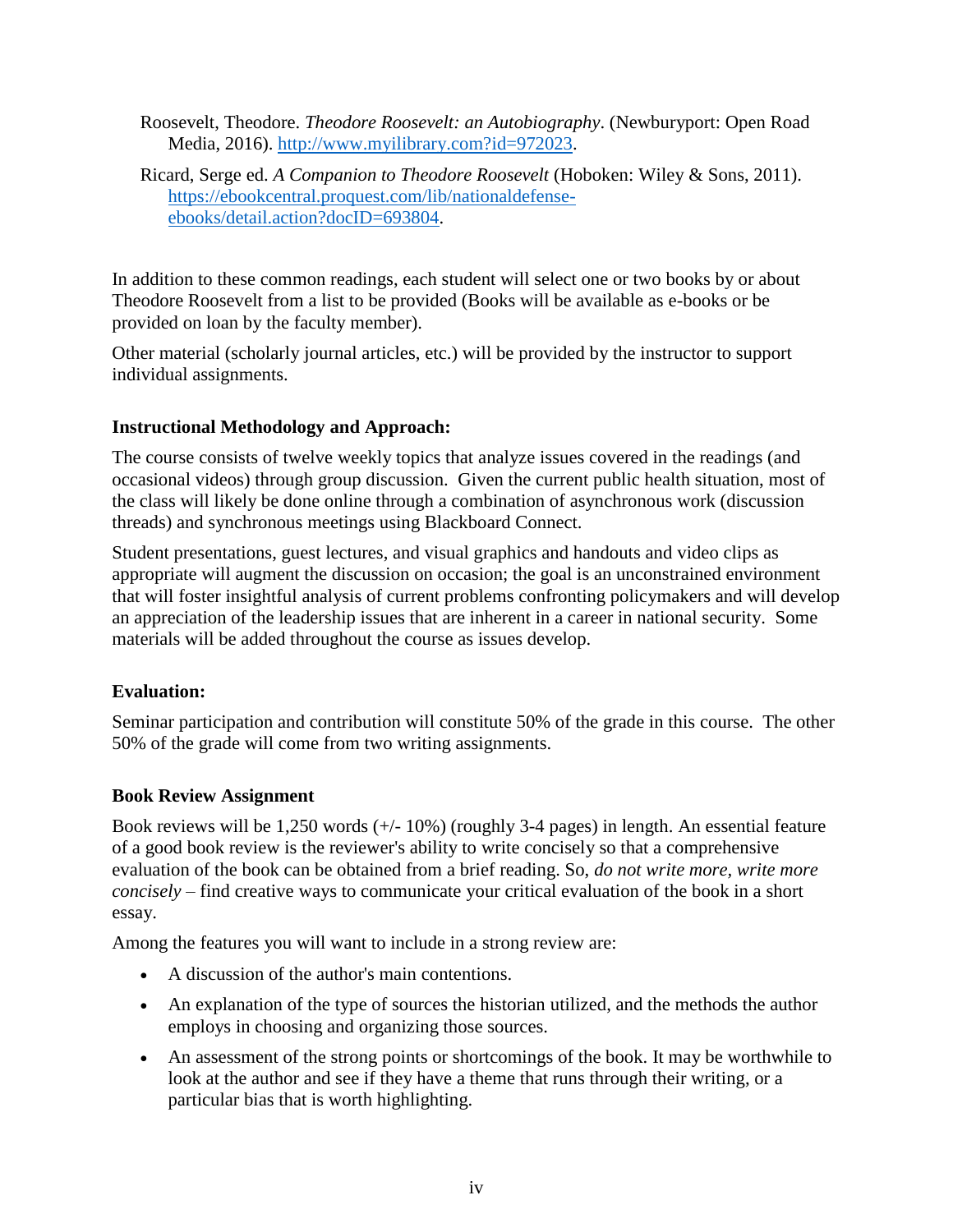How does this book change the way one should think about the subject (or about debated issues in the history of colonial America).

Finally, you will want to make references to specific portions of the book to illustrate your evaluation. The challenge will be to do as much of this as possible and yet not let it interfere with the restricted length of the essay. In other words, find creative ways to give examples from the book in a limited space. Obviously, quotations should be kept to a minimum, and should rarely exceed one sentence.

Bear in mind that the point of a scholarly book review is not to summarize the content of the book, but to situate the historical merit of the book and to evaluate critically the author's purpose, thesis, contentions, and methods of analysis. Hence, the bulk of the body of one's review essay will be an evaluation of how convincing was the author's presentation of his/her thesis, and a commentary on the book's contribution to one's understanding of TR and of the important issues in American history at the dawning of the  $20<sup>th</sup>$  century.

# **The Book Review is due by the end of Week 6 and will count 15% of the final grade.**

## **Research Paper (Short Article)**

Students will also write a brief (2500 words +/- 10%) paper on an aspect of Strategic Leadership that has been informed (for good or for ill) by the life, writings, and behavior of Theodore Roosevelt. Students may choose to focus on a specific aspect of leadership, or they can select a single aspect of TR's life and career (TR and race relations, TR and Women, Colonel of The Rough Riders, Assistant Secretary of the Navy, winner of the Nobel Peace Prize, managing the fallout of the Philippine –American war, etc.).

**The paper is due by the end of Week 10, will be worth 35% of the final grade,** and will be the source for an in-class presentation to be scheduled during one of the last two class sessions (Weeks 11 or 12). The goal is to provide a publishable short article by the end of the course.

**Discussion Threads**: Unless otherwise informed, students should expect to participate in discussion threads each week. The following are the minimum expectations:

- 1. Each student will be expected to provide at least one substantive post each week. In some weeks there may be additional post requirements.
	- a. Use the "Issues for Consideration" for a Discussion Thread prompt. Choose two issues, and craft one post per issue.
	- b. Substantive posts must be at least 300 words in length and include at least one citation to one of the assigned readings for the Topic.
	- c. Substantive posts should be posted in the Topic's Blackboard site by 2359 on the Tuesday of that week.
- 2. Each student will be expected to then comment on at least two (2) substantive posts provided by classmates.
	- a. Comment posts must be at least 100 words in length and include citation to at least one of the assigned readings.
	- b. Comment posts should be posted no later than 2359 on Thursday of the week.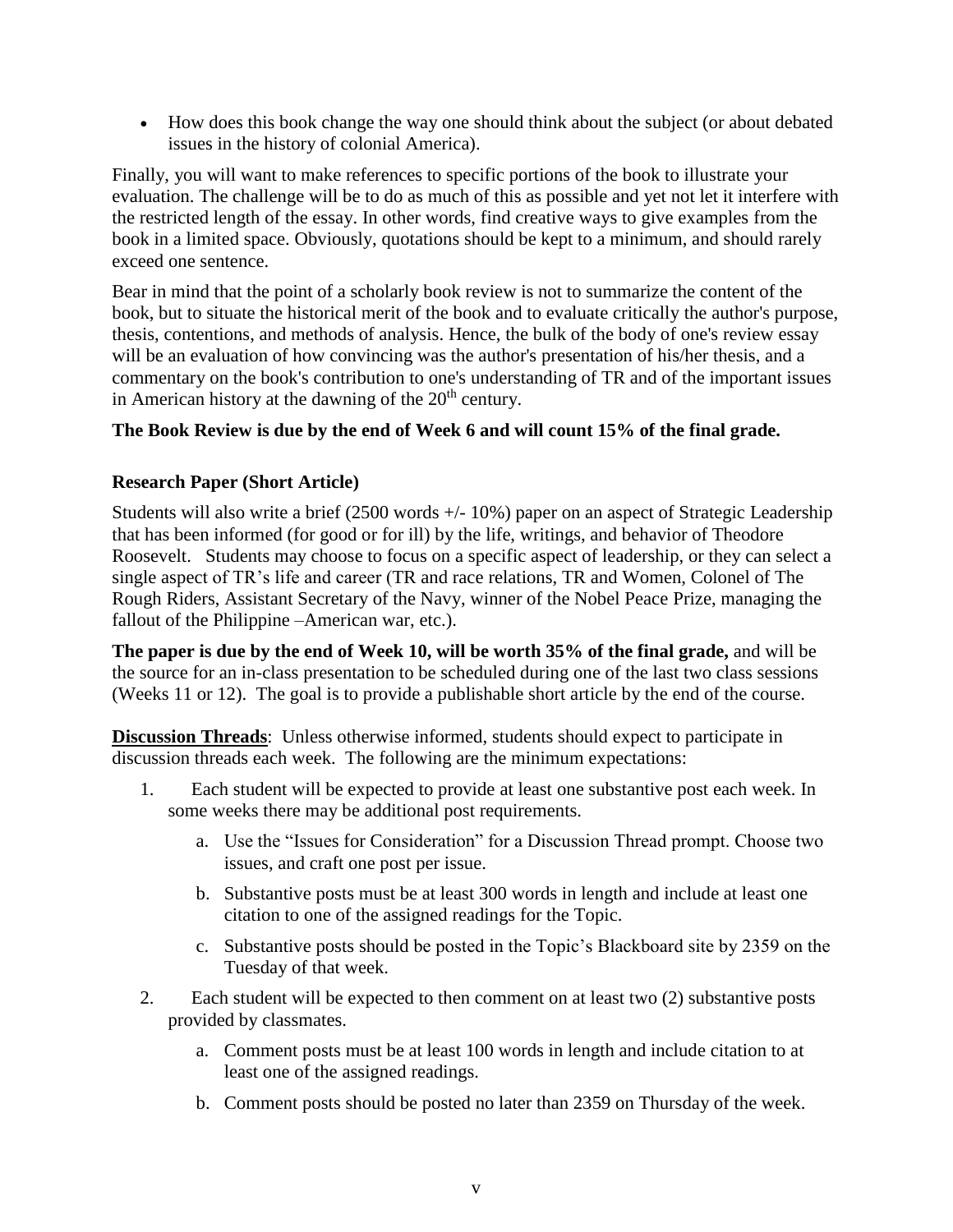3. Posts must be respectful in tone and should be designed to facilitate a deeper understanding of the week's Topic.

If time allows, follow-on responses and cross-talk is encouraged. The more of this that takes place, the more our interaction will approach the kind of discussion we would have if in class together.

4. If a deadline is missed, please add your post/comment as soon as possible – do not simply skip the requirement. Contact one of the FSLs if there are problems.

# **HOW TO READ FASTER WITHOUT LOSING COMPREHENSION**

Excerpted from an article by [Matt Grant,](https://bookriot.com/author/matt/) posted Feb 18, 2018 at<https://bookriot.com/5-tips-read-faster-without-losing-comprehension/>

So many books, so little time. How can you get through them more quickly? Here are some tips for how to read faster that don't require you to skimp on comprehension:

# 1. SKIM OR SCAN THE TEXT FIRST.

Skimming and scanning, two techniques that involve looking only for the most relevant bits of information first, will prime you for what's to come. Since you're already familiar with the main parts of the text, you won't be slowed down by confusing or surprising parts when you come to them in your reading.

## 2. STOP SUBVOCALIZING.

[Subvocalization](https://www.irisreading.com/speed-reading-tips-5-ways-to-minimize-subvocalization/) is by far the most common factor in slowing down our reading. It's how most of us read – by "speaking" the words in our heads. This slows down our reading to speaking speed, which is usually around 300 words a minute. Your eyes and brain are actually able to process words much faster. By stopping that voice in your head, you can nearly double your reading pace. The easiest thing to do is to be conscious of it and to distract yourself somehow. You can use your finger to follow the words, listen to music, or chew gum.

# 3. READ PHRASES, NOT WORDS

A similarly difficult skill to learn is how to take in phrases or chunks of text at a time, rather than individual words. But your [eye span is actually 1.5 inches long,](https://lifehacker.com/speed-read-by-looking-at-the-words-in-the-middle-of-sen-1182890358) which means you can read up to nine words at a time! Looking at every fifth word or so will allow you to take in more at once and reduce subvocalizing. Just as with everything else, it will take some training to do this well.

## 4. QUIT RE-READING

One of the biggest time sucks while reading is constantly going back to re-read sentences or paragraphs you either didn't understand or wanted to understand more fully. But you don't actually gain much comprehension by re-reading. The confusing passages or words eventually make sense in context, or aren't necessary for enjoyment of the book.

According to Tim Ferriss, author of *[The Four-Hour Work Week,](http://www.amazon.com/gp/product/0307465357/ref=as_li_tf_il?ie=UTF8&tag=boorio-20&linkCode=as2&camp=217145&creative=399349&creativeASIN=0307465357)* "The untrained subject engages in regression (conscious rereading) and back-skipping (subconscious rereading via misplacement of fixation) for up to 30 % of total reading time." That's significant. Let go of having to fully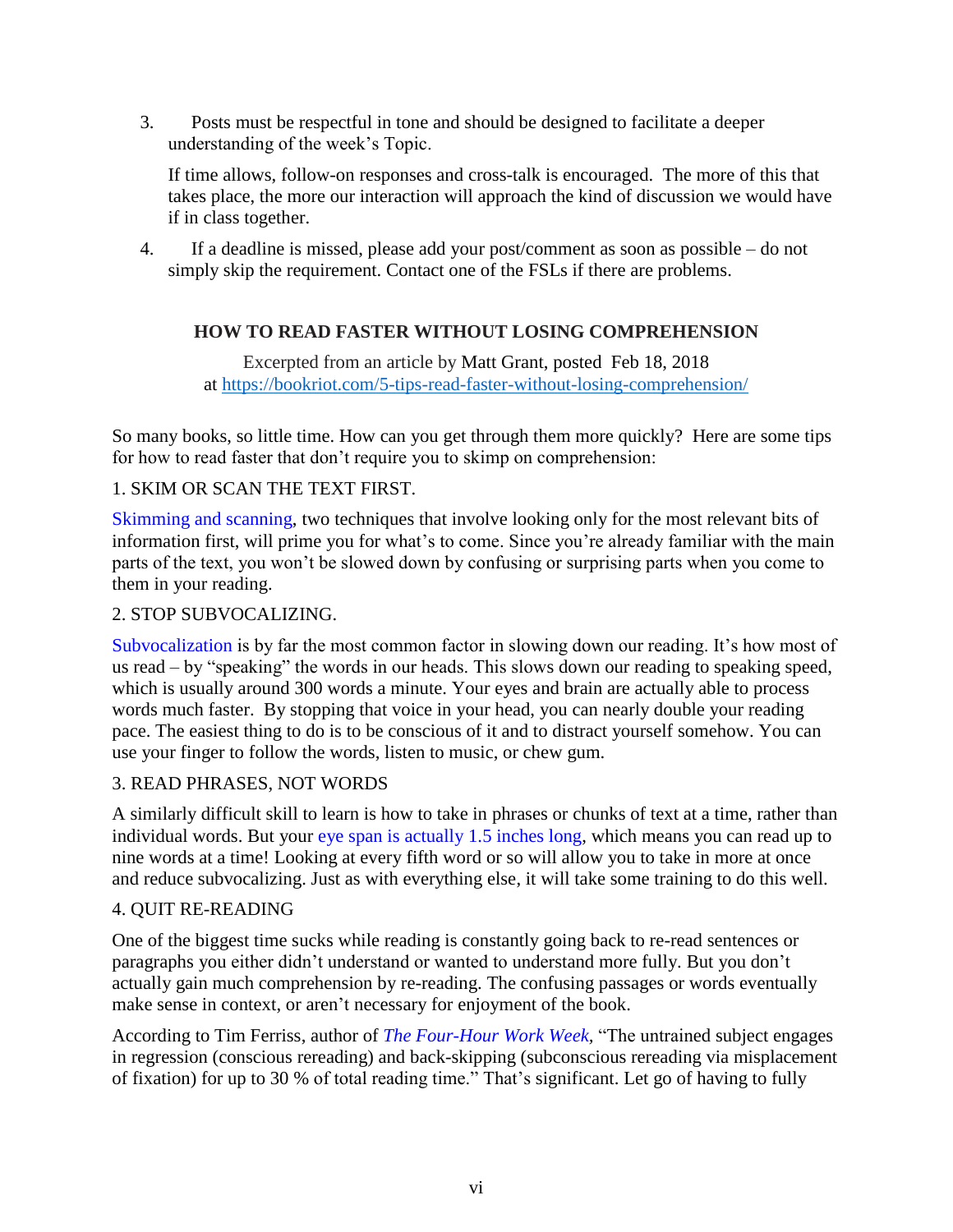comprehend everything that's being said or going on, and you'll stop wasting time re-treading places you've already been.

# 5. READ MORE

As with all worthy pursuits, reading is a skill that takes time to develop. The more you do it, the better you will become. Setting goals forces you to carve out more time for reading. And the more books you read, the faster you get at reading them. Of course, always remember that the best way to enjoy a book is to read at your own pace. Literature is meant to be savored, and if you spend untold hours on a really great story, who cares? There will always be too many books in the world, and only so much time. Better to fully enjoy the books you really want to than try to breeze through a bunch of ones you don't.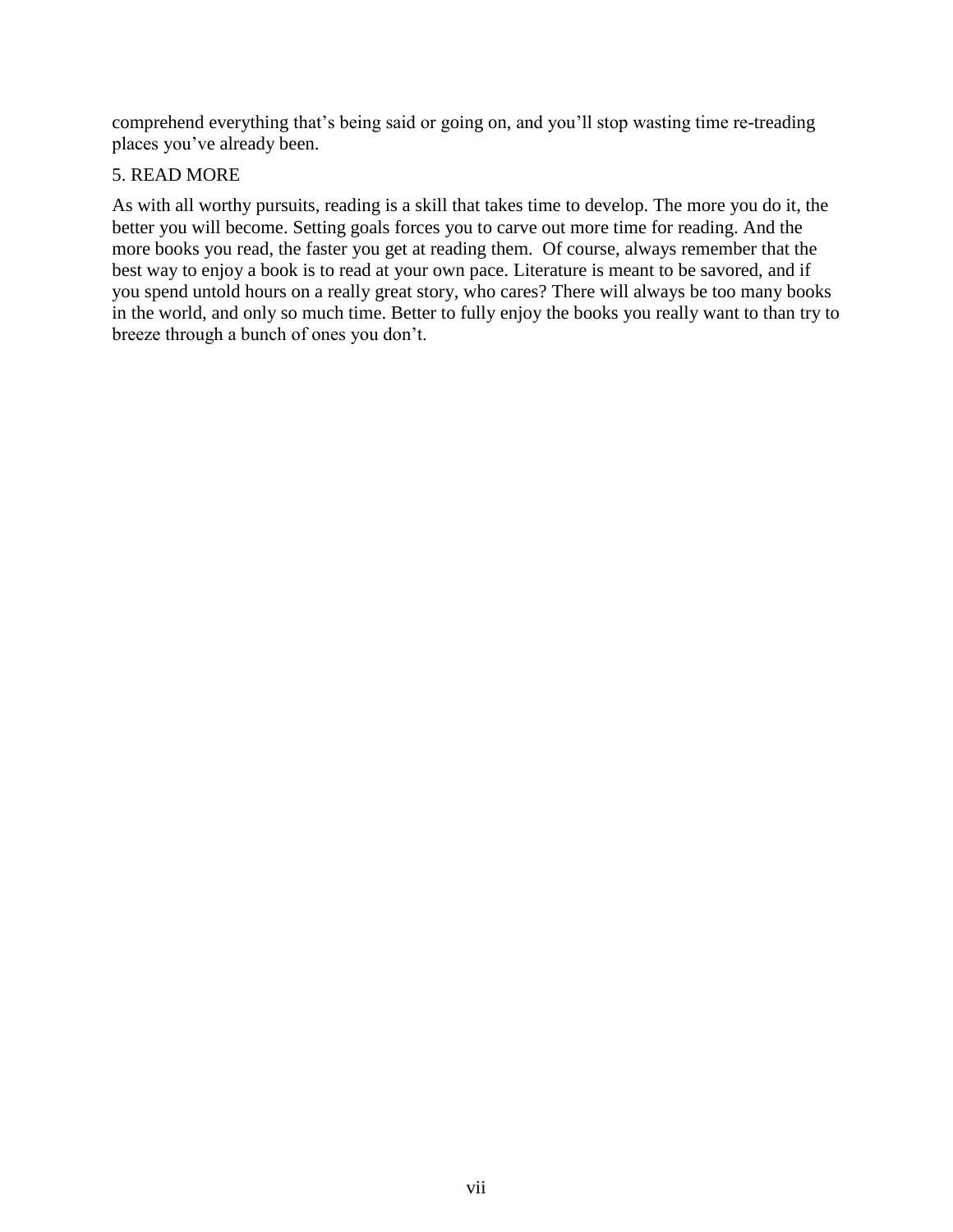# **TOPIC 1: COURSE INTRODUCTION**

*"The first lesson the student of history has to learn is to discard his conceptin tht there are standard ultimate histories. In the nature of the case this is impossible. History is all the remains that have come down to us from the past, studied with all the critical an interpretive power that the present can bring to the task.*

Frederick Jackson Turner

*"It is of little use for us to pay lip-loyalty to the mighty men of the past unless we sincerely endeavor to apply to the problems of the present precisely the qualities which in other crises enabled the men of that day to meet those crises."*

*"I wish that … those among us who occupy high legislative or administrative positions, would study the history of our nation, not merely for the purpose of national self-gratification, but … to learn the lessons that history teaches."*

Theodore Roosevelt

#### **Overview:**

 $\overline{a}$ 

After spending some time in a simultaneous discussion about the expectations of the course, we will spend the rest of the week in asynchronous discussion regarding the role of history in learning about strategy and leadership.

How do we use history to learn leadership? Of what value are the deeds of individuals who lived in times very different from our own? And if, as was the case with Theodore Roosevelt as with so many others, the individuals we examine had serious flaws in their character or morals (especially when judged by the standards of the day), dare we use them as examples?

One of the greatest small books on history was written by the French historian Marc Bloch, who unfortunately was executed by the Nazis before he could complete the work. The book opens with a child asking, "Tell me, Daddy, What is the Use of History?"<sup>2</sup> Bloch 's objective is in seeking understanding based upon integration of facts from various sources and fragments. Behind all historical evidence are men whom the author believes are the key for unlocking historical truth and applying it in human affairs as well as to institutions and organizations. It is, therefore, not simply knowledge that we will try to uncover in this course, but understanding of who TR was, what motivated him, how the paths of his life affected him and how he affected others.

TR (as we'll refer to him throughout this course) was an extraordinary man in many ways. One of those ways was that he was and remains the only former US president to serve as president of the American Historical Association. The first reading is a speech he gave in 1912 to the annual meeting of that organization, and it provides insight into TR's view of history and its role.

<sup>2</sup> Marc Bloch, *The Historian's Craft* (New York: Alfred A. Knopf, 1953) 3.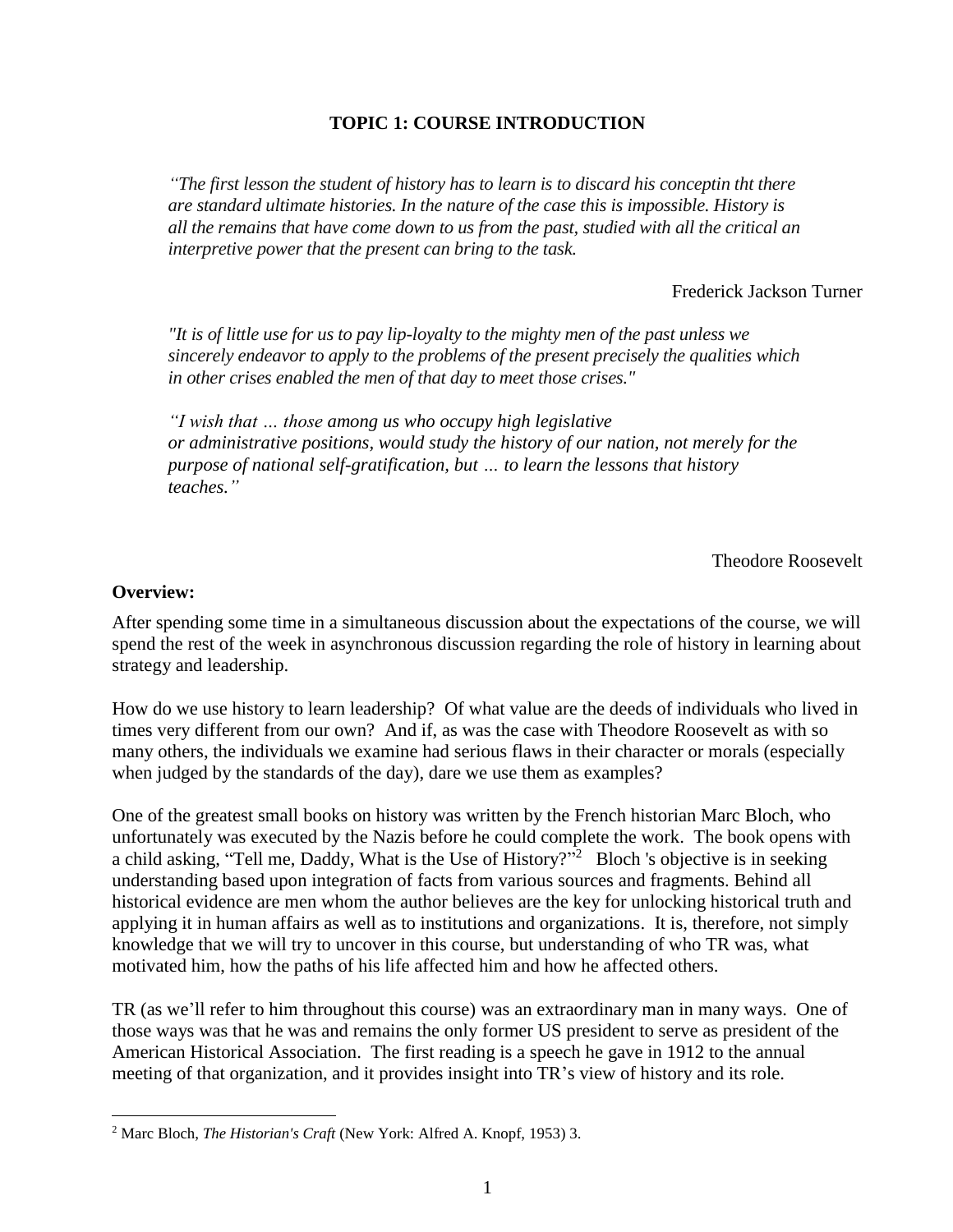The other readings provide some background in historiography and examples of historiographic essays – essays not about TR but about the history of TR – how he has been written about over time. Because we will be using references from across over a century of writing, it is important to be able to think about why and how the histories we read were written.

## **Issues for Consideration:**

- 1. What is the use of history?
- 2. How do we evaluate events and people of the past from the vantage point of the present? To what degree (if at all) should we bring the cultural, legal, and social views of the present to out analysis of the past?
- 3. What is strategic leadership, and how does it differ from other types of leadership? By what criteria should we measure leadership in people of the past.
- 4. How does the way we view leaders of the past affect the lessons we draw from their example today?

## **Assigned Reading:**

- Becker, Carl. "What Is Historiography?" American Historical Review (AHR) 44, no. 1 (October 1, 1938): 20. [http://search.ebscohost.com/login.aspx?direct=true&AuthType=ip,url,uid&db=edo&AN=ejs](http://search.ebscohost.com/login.aspx?direct=true&AuthType=ip,url,uid&db=edo&AN=ejs33181860&site=eds-live&scope=site) [33181860&site=eds-live&scope=site.](http://search.ebscohost.com/login.aspx?direct=true&AuthType=ip,url,uid&db=edo&AN=ejs33181860&site=eds-live&scope=site)
- Theodore Roosevelt, "History as Literature," Speech before the American Historical Association, December 1912. [https://www.historians.org/about-aha-and-membership/aha](https://www.historians.org/about-aha-and-membership/aha-history-and-archives/presidential-addresses/theodore-roosevelt)[history-and-archives/presidential-addresses/theodore-roosevelt.](https://www.historians.org/about-aha-and-membership/aha-history-and-archives/presidential-addresses/theodore-roosevelt)
- Serge Ricard, ed. *A Companion to Theodore Roosevelt* (Hoboken: Wiley & Sons, 2011). [https://ebookcentral.proquest.com/lib/nationaldefense-ebooks/detail.action?docID=693804.](https://ebookcentral.proquest.com/lib/nationaldefense-ebooks/detail.action?docID=693804) Introduction, pages 1-7**.**
- Katy Hull, "Hero, Champion of Social Justice, Benign Friend: Theodore Roosevelt in American Memory," *European Journal of American Studies* [Online], 13-2 | 2018, Online since 05 October 2018, connection on 01 May 2019. URL : [http://journals.openedition.org/ejas/13403;](http://journals.openedition.org/ejas/13403)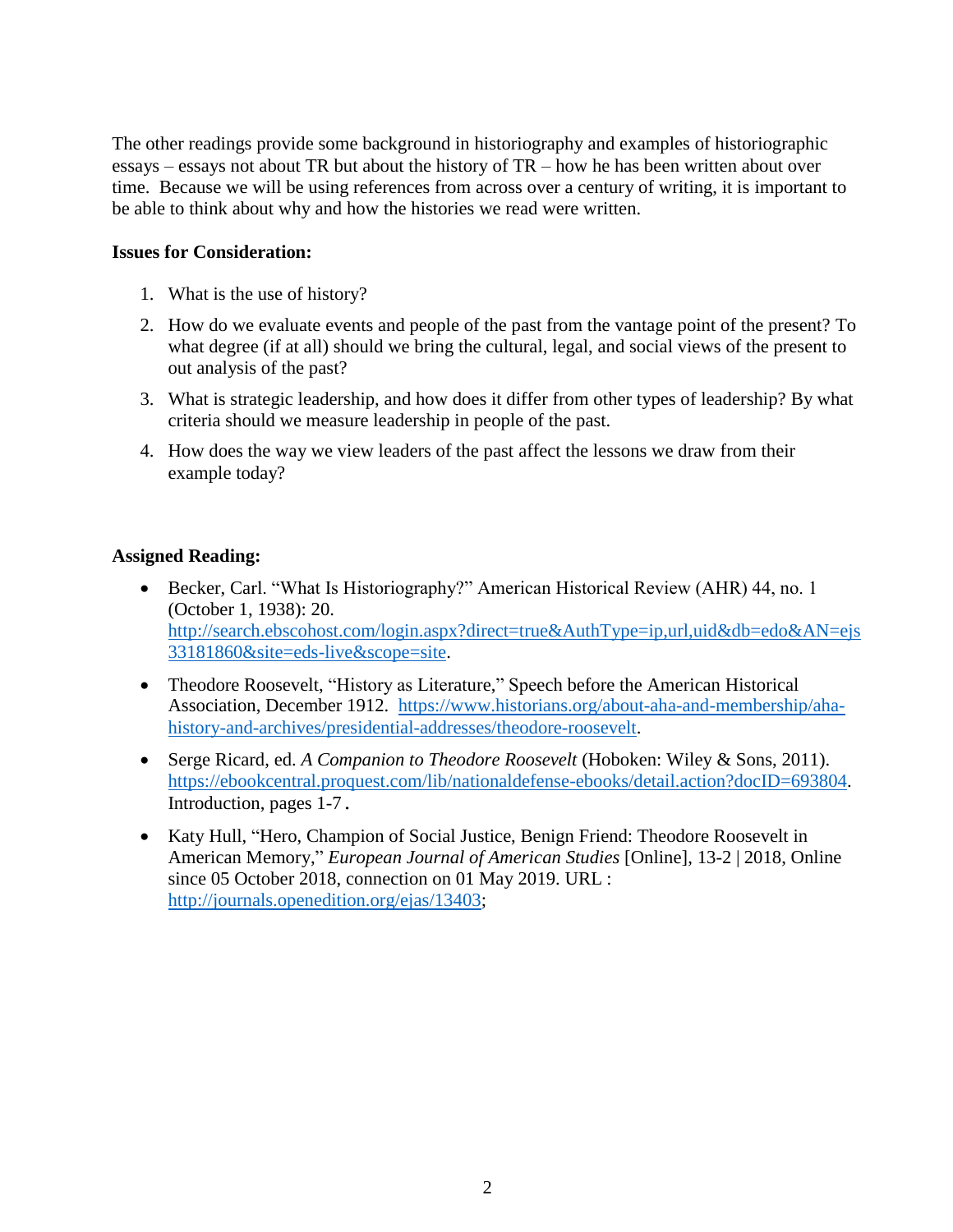#### **THEODORE ROOSEVELT – HIS LIFE IN BRIEF**

*My father, Theodore Roosevelt, was the best man I ever knew. He combined strength and courage with gentleness, tenderness, and great unselfishness. He would not tolerate in us children selfishness or cruelty, idleness, cowardice, or untruthfulness. As we grew older he made us understand that the same standard of clean living was demanded for the boys as for the girls; that what was wrong in a woman could not be right in a man. With great love and patience and the most understanding sympathy and consideration, he combined insistence on discipline.*

Theodore Roosevelt

*We cannot approach the Theodore Roosevelt along the beaten paths of eulogy or satisfy ourselves with the empty civilities of commonplace funereal tributes, for he did not make his life journeys over main-traveled roads, nor was he ever commonplace."*

Henry Cabot Lodge

#### **Overview:**

This week we take a very quick journey through the life of Theodore Roosevelt. We begin this overview with the memorial summary of Roosevelt's life and accomplishments provided by his friend, Henry Cabot Lodge. Lodge was a confidant and advisor to Roosevelt for almost all of Roosevelt's professional life. As could be expected, Lodge focuses on TR's best qualities.

The other primary reading for this week is a historiographic essay taken from the Nichols and Unger book on the Gilded Age and Progressive Era. It provides a very good overview of how Roosevelt has been treated by historians over the years – from an almost religious adoration at the beginning of the  $20<sup>th</sup>$  century to a much more critical and even, at times, condemnatory tone as the way historians considered their craft changed.

You should be well into the other book(s) you chose to read and review for this class. Compare and contrast the sources, and be prepared to come to class and contribute insights from the different perspectives each of you have encountered in your readings.

We continue our focus on the life of Theodore Roosevelt as he recounts it in his autobiography. The chapters we cover this week include his time as a Civil Service Commissioner, as Assistant Secretary of the Navy, as the Deputy Commander of the 1st United States Volunteer Cavalry, and as Governor of New York. America's role in the world began to change as we went to war with Spain, gained Cuba and the Philippines as overseas possessions and, for the first time, developed a navy that rivalled the other world powers. As before, consider the outside readings you are doing, compare and contrast the sources, and be prepared to come to class and contribute insights from the different perspectives you have encountered in your readings.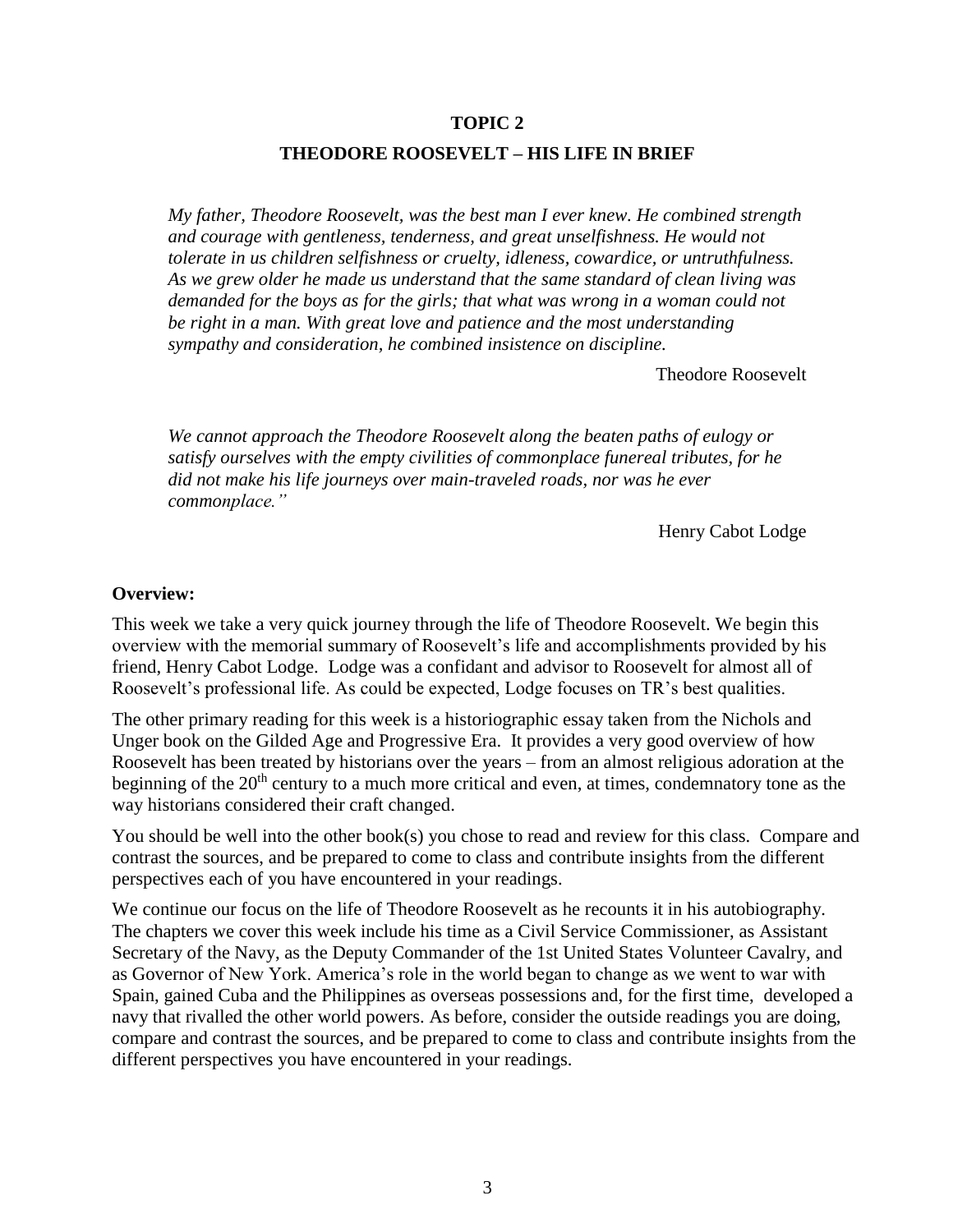#### **Issues for Consideration:**

- 1. What are your first impressions of TR as a person and as a leader? How do the materials assigned for this week influence that view?
- 2. How do the accounts of events TR covered in this week's selections line up with (or deviate from) the accounts provided by other historians (at least as you have encountered them thus far)? What significance can we draw from these similarities and differences?

## **Assigned Reading:**

- a. Gould, Lewis L. *Theodore Roosevelt*, Oxford University Press (2012).
- b. H. Cabot Lodge, *Address of Senator Henry Cabot Lodge of Massachusetts in honor of Theodore Roosevelt, ex-president of the United States: before the Congress of the United States, Sunday, February 9, 1919.* (Washington: Govt. print. off.) <https://babel.hathitrust.org/cgi/pt?id=loc.ark:/13960/t2t43sk2d&view=1up&seq=5>
- c. Christopher McKnight Nichols and Nancy C. Unger. 2017. *A Companion to the Gilded Age and Progressive Era*. (West Sussex: Wiley Blackwell, 2017). [http://site.ebrary.com/id/11331783,](http://site.ebrary.com/id/11331783) pages 296 – 307.

## **Watch:**

Tevya Washburn, *Theodore Roosevelt Documentary*, <https://www.youtube.com/watch?v=s3Iemk73z8U>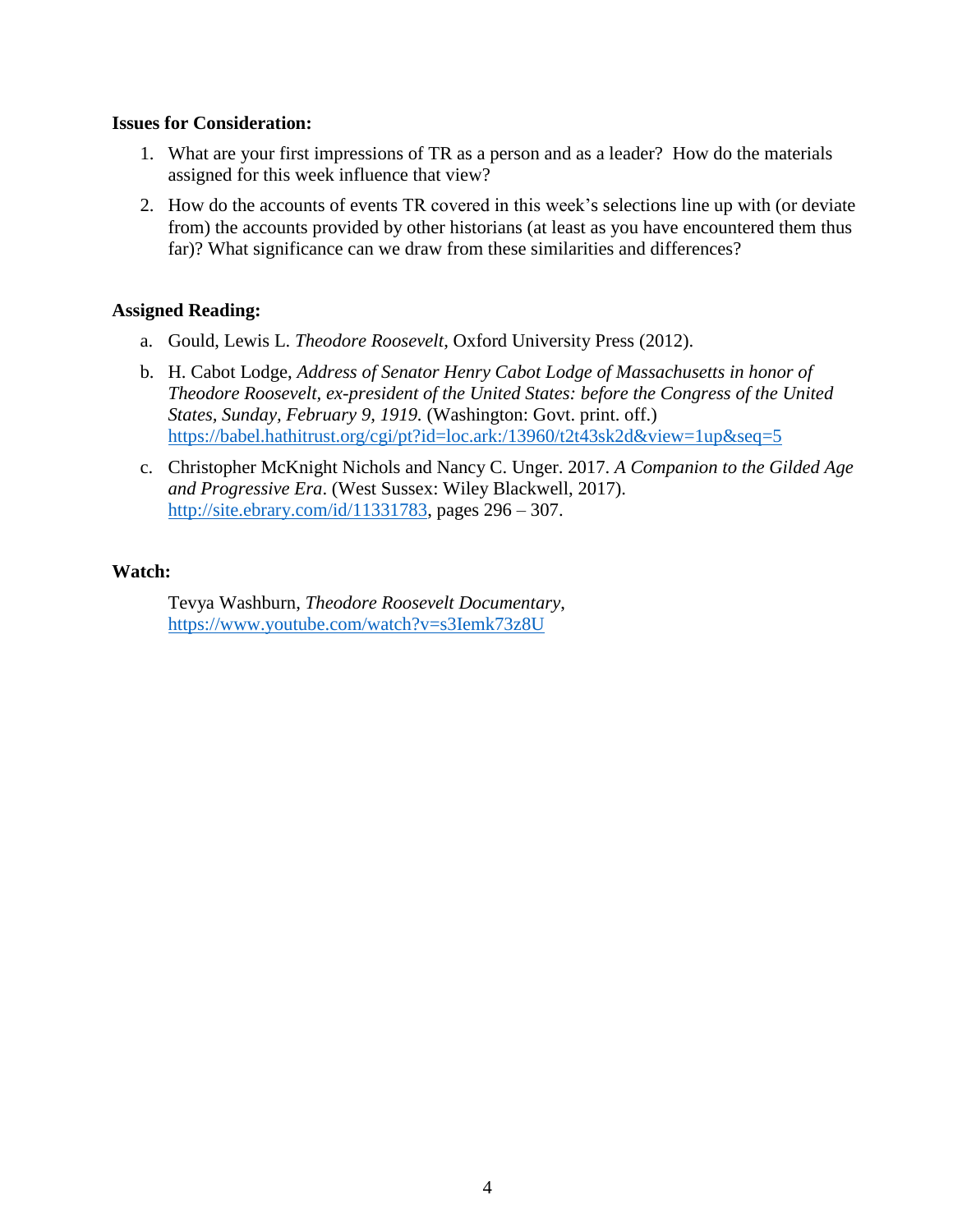#### **ROOSEVELT IN CONTEXT: THE GILDED AGE AND PROGRESSIVE ERA**

*"Long ago it was said that "one half of the world does not know how the other half lives." That was true then. It did not know because it did not care. The half that was on top cared little for the struggles, and less for the fate of those who were underneath, so long as it was able to hold them there and keep its own seat. There came a time when the discomfort and consequent upheavals so violent, that it was no*  longer an easy thing to do, and then the upper half fell to inquiring what was the *matter. Information on the subject has been accumulating rapidly since, and the whole world has had its hands full answering for its old ignorance."*

Jacob A. Riis, [How the Other Half Lives](https://www.goodreads.com/work/quotes/163917)

#### **Overview:**

Theodore Roosevelt was the first American president to have been raised after the Civil War, and his life spanned a time of tremendous change in the United States, periods known as Reconstruction, The Gilded Age, and The Progressive Era. In order to understand Roosevelt, his world view, and his actions, we need to gain an understanding of the times in which he lived.

Most of the readings for this week come from *A Companion to the Gilded Age and Progressive Era*, edited by Christopher McKnight Nichols, and Nancy C. Unger. While the e-book as a whole is worth reading, the chapters selected should provide enough background so that, as we consider the life of Roosevelt in brief next week, and then look to dig into different aspects of leadership that have been connected with him, we can put the man and his actions into context.

I have included a brief article by Eric Foner on "The Lost Promise of reconstruction." Foner is internationally known as a historian of the period. His book "Reconstruction: The Unfinished Revolution" is considered a magisterial account of the period, intended to undo the cultural damage done by the Dunning School, a Reconstruction narrative that misrepresented the times and, in many ways, supported the perpetuation of racist understandings of history.

Finally, we read the opening chapter of a book that focuses on TR's use of diplomacy. This chapter provides important insight into the international context at the time, a time when American was one of the lesser powers despite its economic successes.

You should be well into the books you have selected to review; be prepared to add any insights you may bring from that book into the readings and discussion for this week and those following.

#### **Issues for Consideration:**

- 1. How do you evaluate the social dynamics at play in the United States in the years following the civil war?
- 2. Why might it make a difference in how we actions of a political figure, like Roosevelt, who was raised during one part of the period (The Gilded Age) but was most influential as a politician during the second (The Progressive Era)?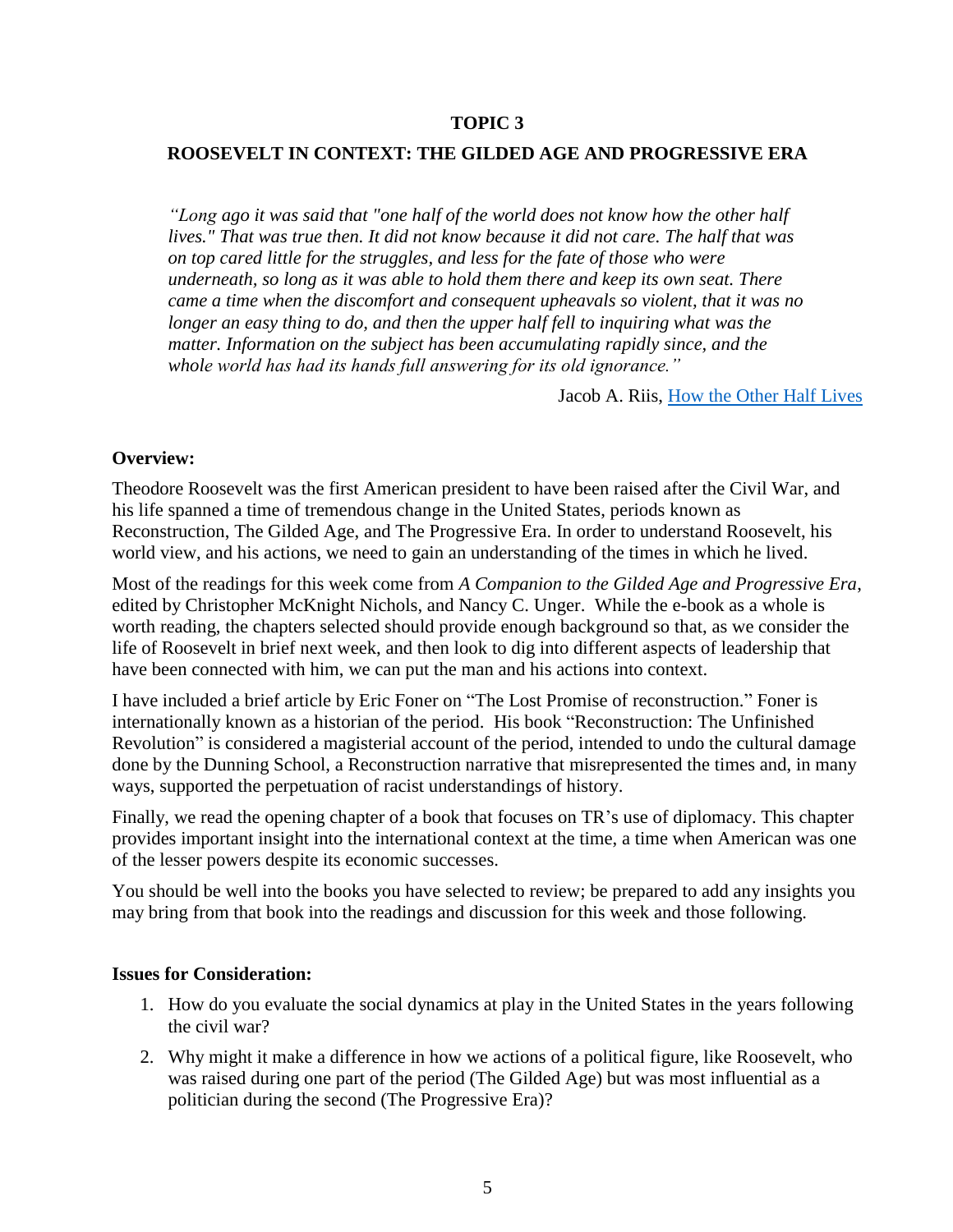3. What are the similarities and differences between the cultural context of the Gilded Age and Progressive Era and the present day? How do these similarities and differences affect how we might evaluate Roosevelt and his qualities as an individual and as a leader?

## **Assigned Reading:**

- a. Christopher McKnight Nichols and Nancy C. Unger. 2017. *A Companion to the Gilded Age and Progressive Era*. (West Sussex: Wiley Blackwell, 2017). [http://site.ebrary.com/id/11331783,](http://site.ebrary.com/id/11331783) pages 1-43, 178-189, 205-228.
- b. Frederick W. Marks III, *Velvet on Iron: The Diplomacy of Theodore Roosevelt*, Ch. 1- "Roosevelt in Context," pages 1-36.
- c. Foner, Eric. "The Lost Promise of Reconstruction." New York Times, September 8, 2019, 7(L). Gale In Context: Global Issues (accessed July 15, 2020). [https://link-gale](https://link-gale-com.nduezproxy.idm.oclc.org/apps/doc/A598667947/GIC?u=wash60683&sid=GIC&xid=a1d0d991)[com.nduezproxy.idm.oclc.org/apps/doc/A598667947/GIC?u=wash60683&sid=GIC&xid=a1](https://link-gale-com.nduezproxy.idm.oclc.org/apps/doc/A598667947/GIC?u=wash60683&sid=GIC&xid=a1d0d991) [d0d991.](https://link-gale-com.nduezproxy.idm.oclc.org/apps/doc/A598667947/GIC?u=wash60683&sid=GIC&xid=a1d0d991)

## **Watch:**

- Excerpt from "The Gilded Age," The American Experience, Public Broadcasting System, [https://www.youtube.com/watch?v=AeWE\\_FaIP6k&list=PLoRuVyzoM1918tqCctq](https://www.youtube.com/watch?v=AeWE_FaIP6k&list=PLoRuVyzoM1918tqCctqSvd-QsyVXT-dkp&index=5) [Svd-QsyVXT-dkp&index=5](https://www.youtube.com/watch?v=AeWE_FaIP6k&list=PLoRuVyzoM1918tqCctqSvd-QsyVXT-dkp&index=5)
- Book Talk: Historian Eric Foner on *Reconstruction: America's Unfinished Revolution.* <https://www.youtube.com/watch?v=49McwjkZmlw>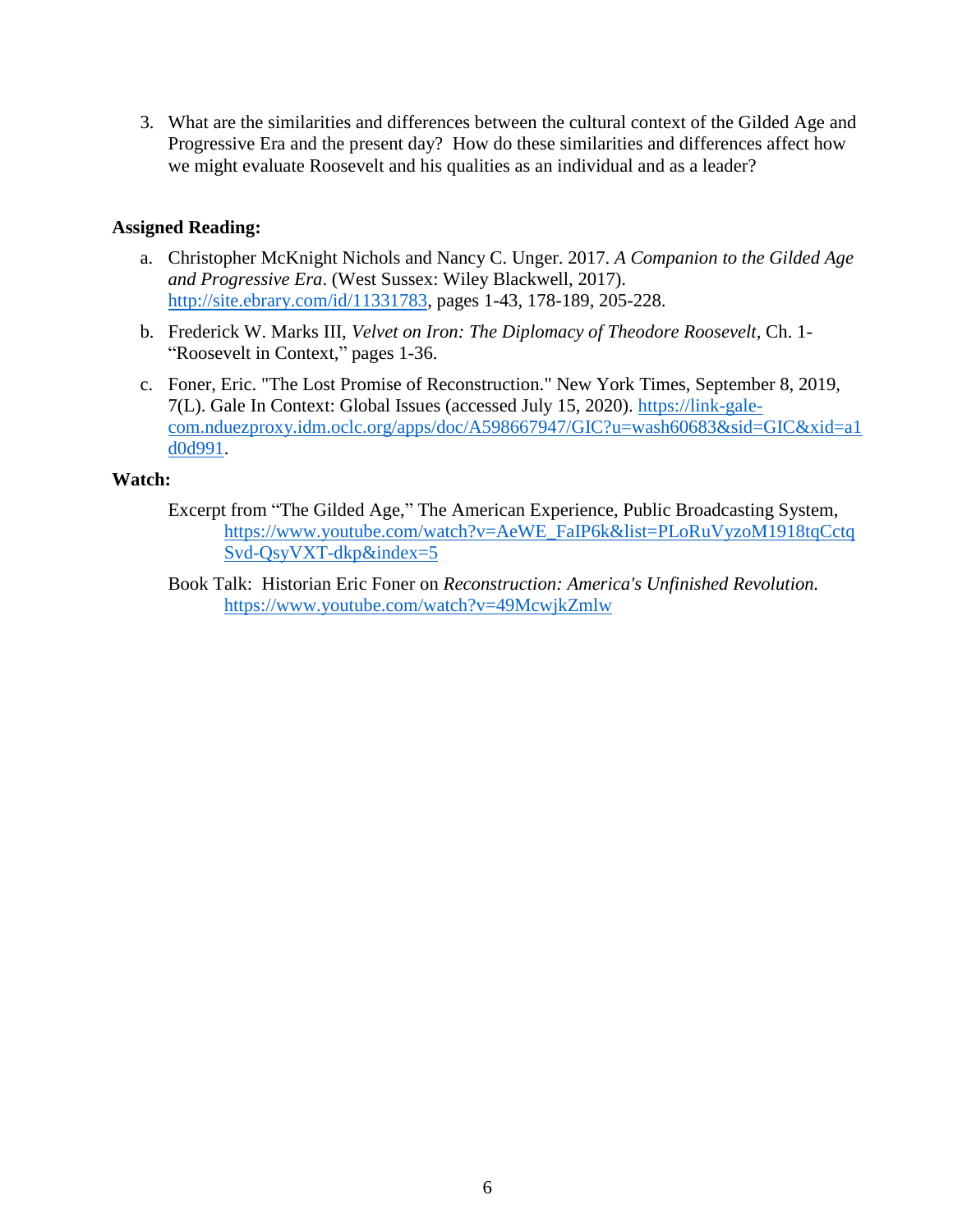## **WHAT IS STRATEGIC LEADERSHIP?**

*There is always a tendency to believe that a hundred small men [or women] can furnish leadership equal to that of one big man {or woman]. That is not so… Nothing can fully take the place of the indispensable work of leadership.*

Theodore Roosevelt

## **Overview:**

In the realm of national security strategy, strategic leadership involves "two fundamental tasks: 1) developing national security strategies to deal with the nation's security challenges; and 2) getting those strategies carried out." In this topic we will focus on both tasks, but with a slight emphasis on the first by examining the nature of strategic leadership and the strategic leader as chief strategist, goal-setter, and decision-maker. In the next lesson, we will shift our emphasis to the task strategic leaders face in implementing strategy; although to be sure there is a lot of overlap between the two topics.

#### **Issues for Consideration:**

- 1. What is strategic leadership, and how does it differ from other types of leadership?
- 2. Some aspects of leadership are constant; others change. What lessons have you learned thus far about those attributes that are timeless? Those that might evolve?
- 3. Describe tools that you might use to develop trust. Consider the question in the context of your peers, subordinates, and superiors. Think about this question in terms of interagency relationships and coalition partnerships.
- 4. What do you consider the most important values for senior leaders? How can senior leaders instill sound ethical cultures within their organizations?

## **Assigned Reading:**

- a. Silas Martinez and Tom Galvin, "Leadership at the Strategic Level," *Strategic Leadership Primer for Senior Leaders*, (United States Army War College, 2019) 1-12, 49-82.
- b. Burns, James MacGregor. *Transforming Leadership: A New Pursuit of Happiness*. New York: Atlantic Monthly Press, 2003. Pages 1-29, 214-230.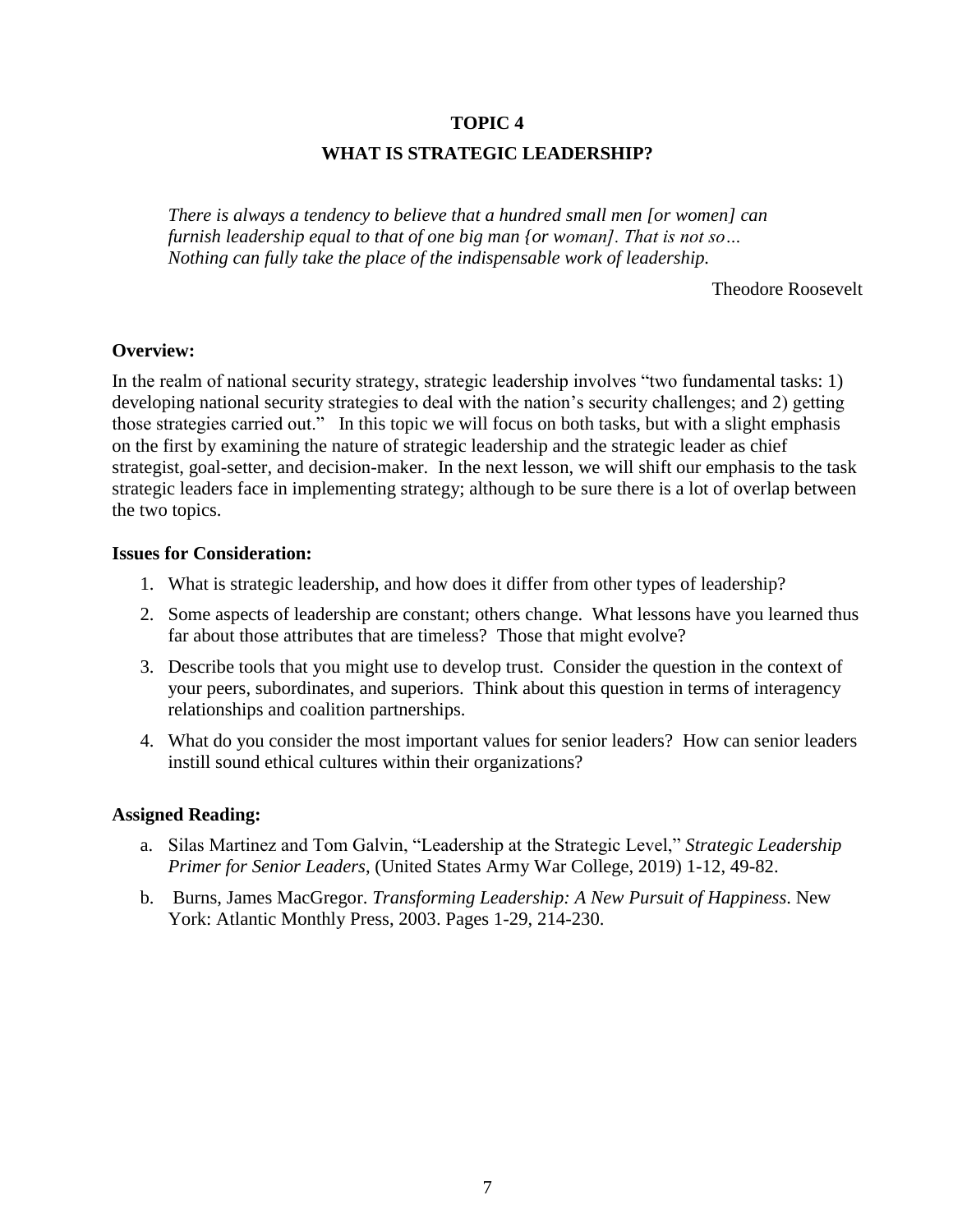## **TOPIC 5 A LEADER'S BEGINNINGS – TR'S EARLY CAREER**

*[A]s soon as any man has ceased to be able to learn, his usefulness as a teacher is at an end. When he himself can't learn, he has reached the stage where other people can't learn from him.*

Theodore Roosevelt

## **Overview:**

#### **You should have identified the topic for your short paper by now.**

We begin today looking at TR's life, not simply through the lens of historians, but to consider the leadership lessons that might be gleaned from this life. James

These first two selections deal with TR's early days in politics and the approach he took to learning – not just learning from books but learning from nature and from both his success and failures. The first three chapters of TR's autobiography provide his own perceptions of this stage of his life. The two essays from *A Companion to Theodore Roosevelt* provide some depth to the topics of Strock's chapters. As before, insights from your individual readings will be helpful as well.

#### **Issues for Consideration:**

- 1. TR's early career included great joys and achievements, but also terrible loss. How did TR respond to success and to failure or loss, and how might these early experiences shaped his later views and actions?
- 2. Roosevelt, at various times in his life, sought to be a naturalist, a historian, and a rancher before he settled into his career as a politician. How did these experiences serve as a form of learning for him, and how might that have affected his leadership styles (for good or ill)?
- 3. What aspects of TR's early career did you find most useful in understanding how a leader develops? What aspects did you find most troubling? Explain.

## **Assigned Readings**

- a. Burns, James MacGregor, and Susan Dunn. The Three Roosevelts: Patrician Leaders Who Transformed America, pages 8 – 38.
- b. Theodore Roosevelt, *Theodore Roosevelt: an autobiography*. (Newburyport: Open Road Media, 2016). [http://www.myilibrary.com?id=972023.](http://www.myilibrary.com/?id=972023) Ch.  $1 - 3$  (pages 7-63)
- c. Serge Ricard, ed. *A Companion to Theodore Roosevelt* (Hoboken: Wiley & Sons, 2011). [https://ebookcentral.proquest.com/lib/nationaldefense-ebooks/detail.action?docID=693804.](https://ebookcentral.proquest.com/lib/nationaldefense-ebooks/detail.action?docID=693804) Ch. 2, pages 27-44.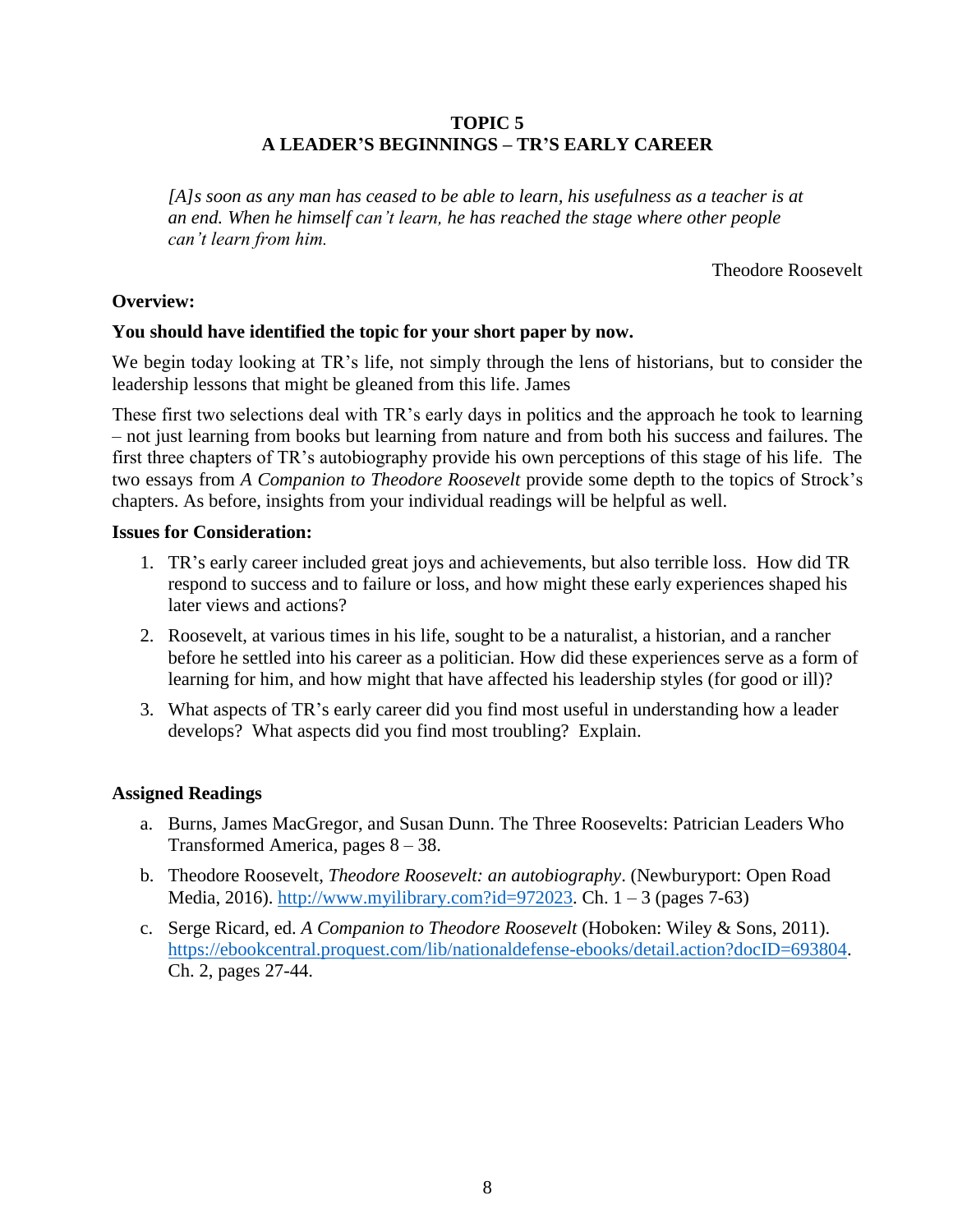## **TOPIC 6 ROOSEVELT THE REFORMER – SERVICE AS U.S. CIVIL SERVICE COMMISSIONER AND AS N.Y.C. POLICE COMMISSIONER**

*We must ever keep the core of our national being sound, and see to it that … above all, our statesmen in public life practice the old commonplace virtues which from time immemorial have lain at the root of all true national well-being.*

Theodore Roosevelt

#### **Overview:**

#### **The Book Review is due this week!**

On two occasions, Roosevelt took on jobs where he had to work as a member of a team – first as part of the four-man Civil Service Commission, and then as one of several Commissioners for the New York City Police Department. The job as Civil Service Commissioner would become his longest-lasting position before the White House, spanning six years and two administrations. In both cases he soon became "first among equals" and took a leading role. And, in both cases he led a fight for good government, seeking to reform the organizations in ways that fought individual and organizational corruption. Beyond his accomplishments, though, he gained an awareness of and ability to work within bureaucracy, something that would prove useful when he later became Assistant Secretary of the Navy and President.

#### **Issues for Consideration:**

- 1. How did TR's early life and career contribute to the approaches he took as Civil Service Commissioner and ad Police Commissioner?
- 2. Consider the nature of friendship and teamwork on the development and effectiveness of a leader. Who did TR rely on, whose advice did he seek, and who did he have to overcome?
- 3. TR's energetic disposition was certainly one characteristic that led to him becoming "first among equals" in these two commissions. What other traits aided his efforts?

#### **Assigned Readings:**

- a. Burns, James MacGregor, and Susan Dunn. The Three Roosevelts: Patrician Leaders Who Transformed America, pages 38-47.
- b. Theodore Roosevelt, *Theodore Roosevelt: an Autobiography*. (Newburyport: Open Road Media, 2016). [http://www.myilibrary.com?id=972023.](http://www.myilibrary.com/?id=972023) Chapter 4, pages 63-81.
- c. Auchincloss, Louis editor, *Theodore Roosevelt: Letters and Speeches*. Literary Classics of the United States, Inc., (2004). Pages 65-76, 31-35, 193-204
- d. Burns, James MacGregor. *Transforming Leadership: A New Pursuit of Happiness*. New York: Atlantic Monthly Press, 2003, 201-214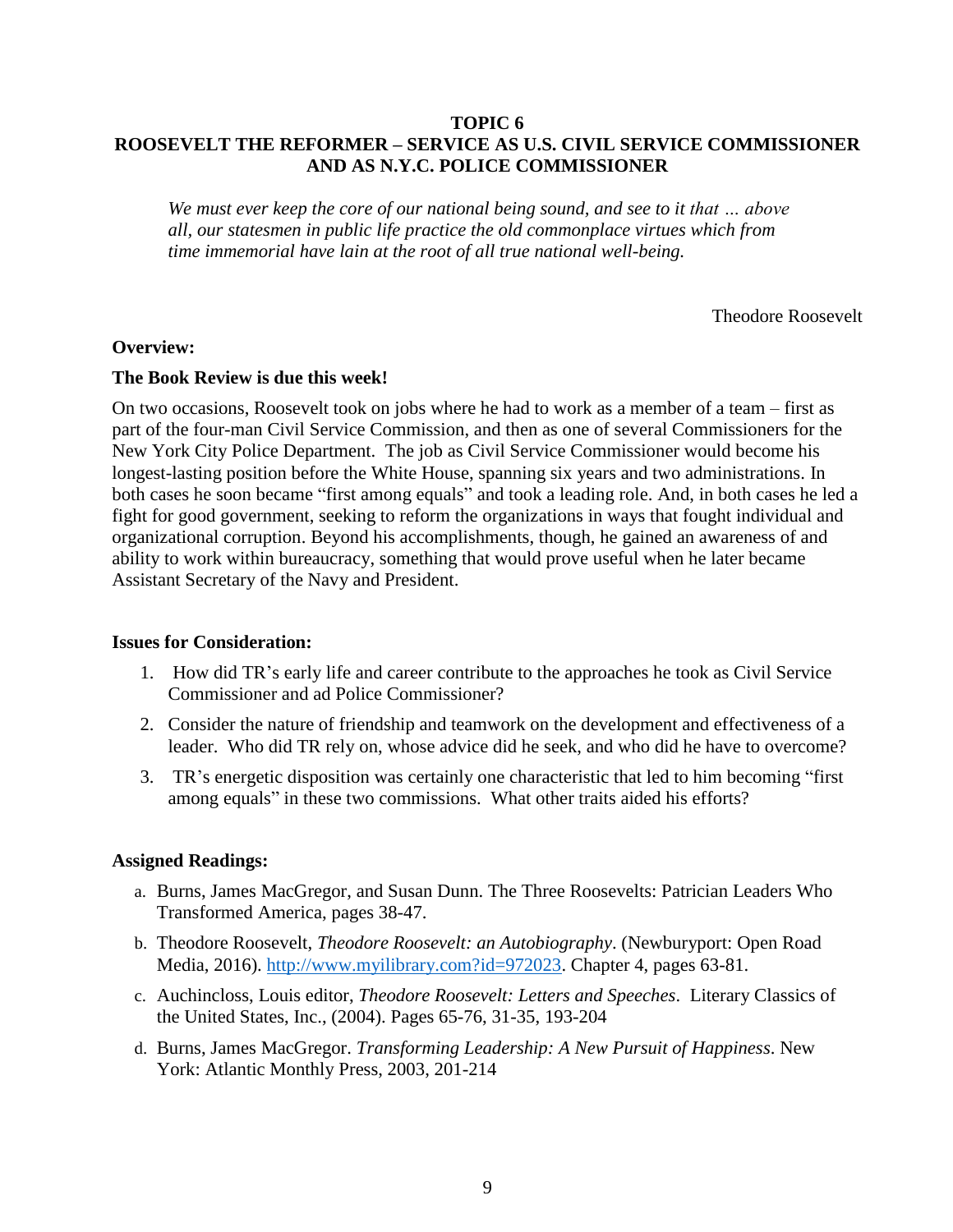## **TOPIC 7 ROOSEVELT AND THE MILITARY LEADERSHIP IN THE BUREAUCRACY AND ON THE BATTLEFIELD**

*"It is not the critic who counts; not the man who points out how the strong man stumbles, or where the doer of deeds could have done them better. The credit belongs to the man who is actually in the arena, whose face is marred by dust and sweat and blood; who strives valiantly; who errs, who comes short again and again, because there is no effort without error and shortcoming; but who does actually strive to do the deeds; who knows great enthusiasms, the great devotions; who spends himself in a worthy cause; who at the best knows in the end the triumph of high achievement, and who at the worst, if he fails, at least fails while daring greatly, so that his place shall never be with those cold and timid souls who neither know victory nor defeat."*

Theodore Roosevelt

#### **Overview:**

This week's readings and discussion focus on that aspect of leadership that TR was best known for: action. Whether it be in the form of reforming the NYPD, as Assistant Secretary of the Navy, as "The Colonel" with the Rough Riders in Cuba, or as president in deciding to take on the Captains of Industry in his "trust-busting" reforms, Roosevelt was not one to avoid action. Neither was he one to avoid action if the circumstances warranted – he was often heard to remark that he preferred to "speak softly" but believed that diplomacy was most effective when backed by both the capacity and the will to act forcefully if necessary.

#### **Issues for Consideration:**

- 1. TR both affected those he worked with and was affected by them. Many of the ideas and concepts for the military had been advanced by others in the McKinley Administration, Congress, and elsewhere. What made TR so effective in these roles?
- 2. How did TR draw on his past experiences to inform his actions as Lt. Colonel and then Colonel of the Rough Riders?
- 3. Reflect back on the context of the times the place the US held in the world in the  $19<sup>th</sup>$ century. How should we evaluate the expansionist views that TR advocated as Assistant Secretary of the Navy?

#### **Assigned Reading:**

- a. Burns, James MacGregor, and Susan Dunn. *The Three Roosevelts: Patrician Leaders Who Transformed America*, pages 47-50
- b. Serge Ricard, ed. *A Companion to Theodore Roosevelt* (Hoboken: Wiley & Sons, 2011). [https://ebookcentral.proquest.com/lib/nationaldefense-ebooks/detail.action?docID=693804,](https://ebookcentral.proquest.com/lib/nationaldefense-ebooks/detail.action?docID=693804) pages 45-58, 257-273.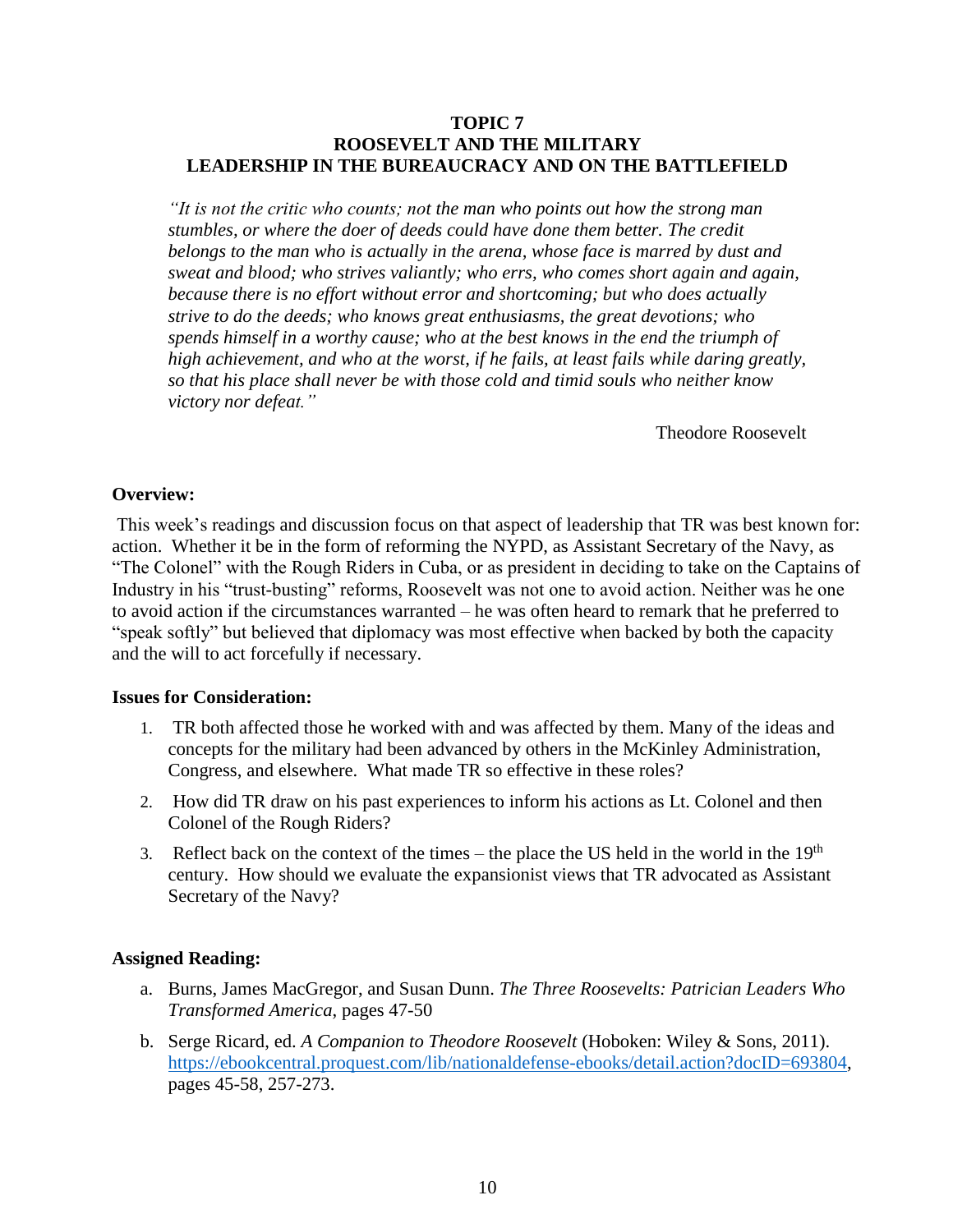- c. Matthew M. Oyos, "Theodore Roosevelt, Congress, and the Military: U.S. Civil-Military Relations in the Early Twentieth Century." *Presidential Studies Quarterly.* 30:2 (June 2000): 312-330. [http://www.jstor.org/stable/27552096.](http://www.jstor.org/stable/27552096)
- d. Peter Karsten, "The Nature of "Influence": Roosevelt, Mahan and the Concept of Sea Power," American Quarterly, Vol. 23, No. 4 (Oct. 1971), 585-600, http://www.jstor.org/stable/2711707.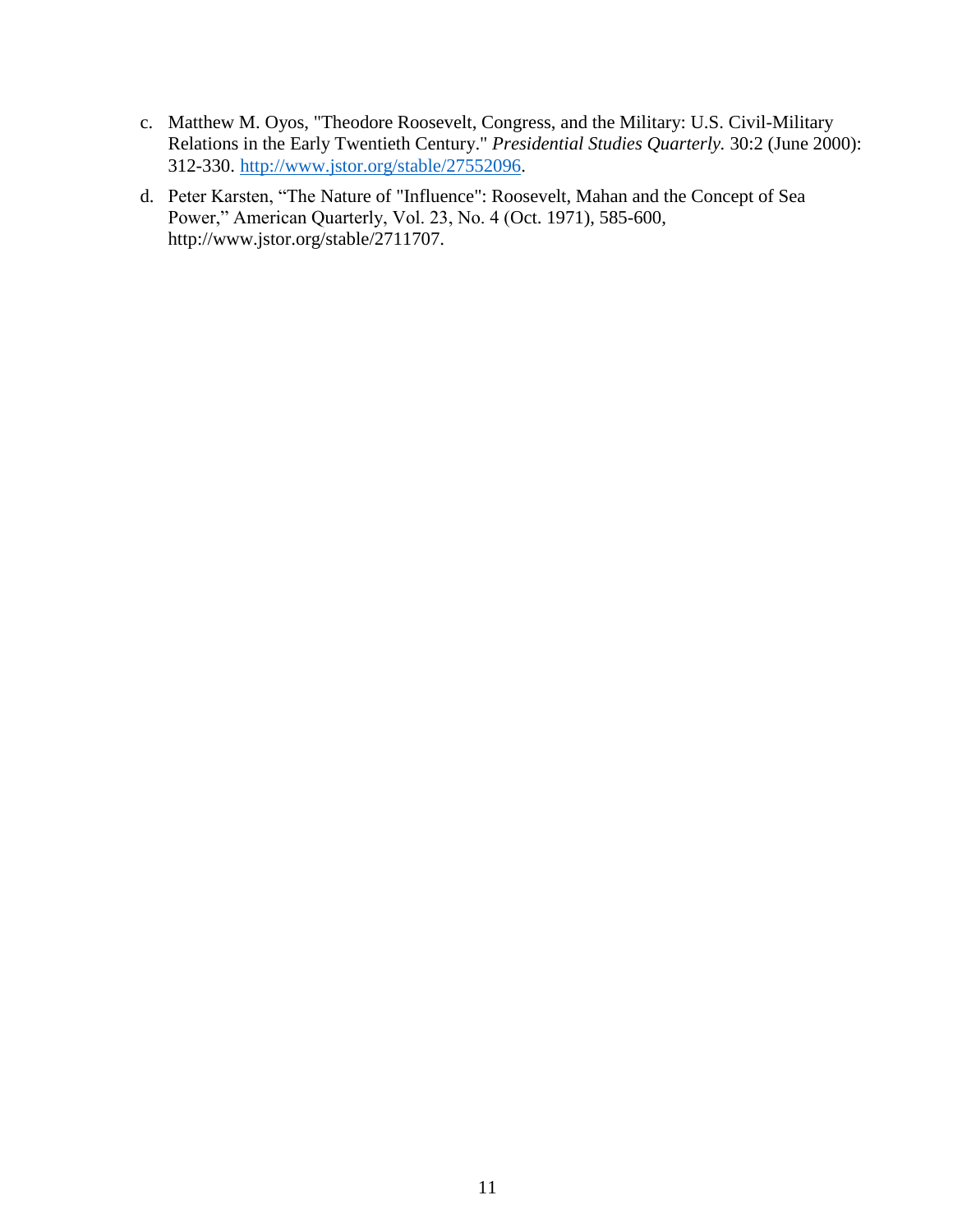# **TOPIC 8 ROOSEVELT AS CHIEF EXECUTIVE – ALBANY AND WASHINGTON**

Theodore Roosevelt

## **Overview:**

Upon his return from the Spanish-American War, TR was almost immediately enlisted to run for the Governorship of New York. There he continued to advance progressive reforms and was so successful that the political machine looked to get him out of office as quickly as possible. He was recruited to run in the 1900 Presidential campaign as William McKinley's Vice-President, a role that TR himself believed would end his political career. When McKinley was assassinated, however, TR found himself in the White House. The next seven years would prove to be transformative for the United States.

This week's readings examine the time that TR spent as Chief Executive for the State of New York and then for the United States in general terms, examining a few specific cases as examples of his leadership style. In the weeks that follow we will dive more deeply into some specific aspects of his presidency and its legacy.

## **Issues for Consideration:**

- 1. How did TR's experiences as Assemblyman, and Police and Civil Service Commissioner, and as a leader of the Volunteers in Cuba, inform his policies as Governor of New York and as President?
- 2. What best prepared TR for the tragic ascent to the Presidency occasioned by McKinley's assassination? What qualities of leadership did TR show upon taking office and in his first term?
- 3. It has been said that TR's approach to government was a form of "steward leadership." What qualities, statements, and actions would account for this view?
- 4. How do you compare and evaluate TR's successes, failures, strengths, and shortcomings as Chief Executive?

## **Assigned Readings:**

- a. Serge Ricard, ed. *A Companion to Theodore Roosevelt* (Hoboken: Wiley & Sons, 2011). [https://ebookcentral.proquest.com/lib/nationaldefense-ebooks/detail.action?docID=693804,](https://ebookcentral.proquest.com/lib/nationaldefense-ebooks/detail.action?docID=693804) pages 59-93,
- b. Burns, James MacGregor, and Susan Dunn. *The Three Roosevelts: Patrician Leaders Who Transformed America*, 50 – 78.
- c. Burns, James MacGregor. *Transforming Leadership: A New Pursuit of Happiness*. New York: Atlantic Monthly Press, 2003, pages 58-67.
- d. Theodore Roosevelt Letter to Winthrop Chase on Anthracite Commission, Oct 22, 1902.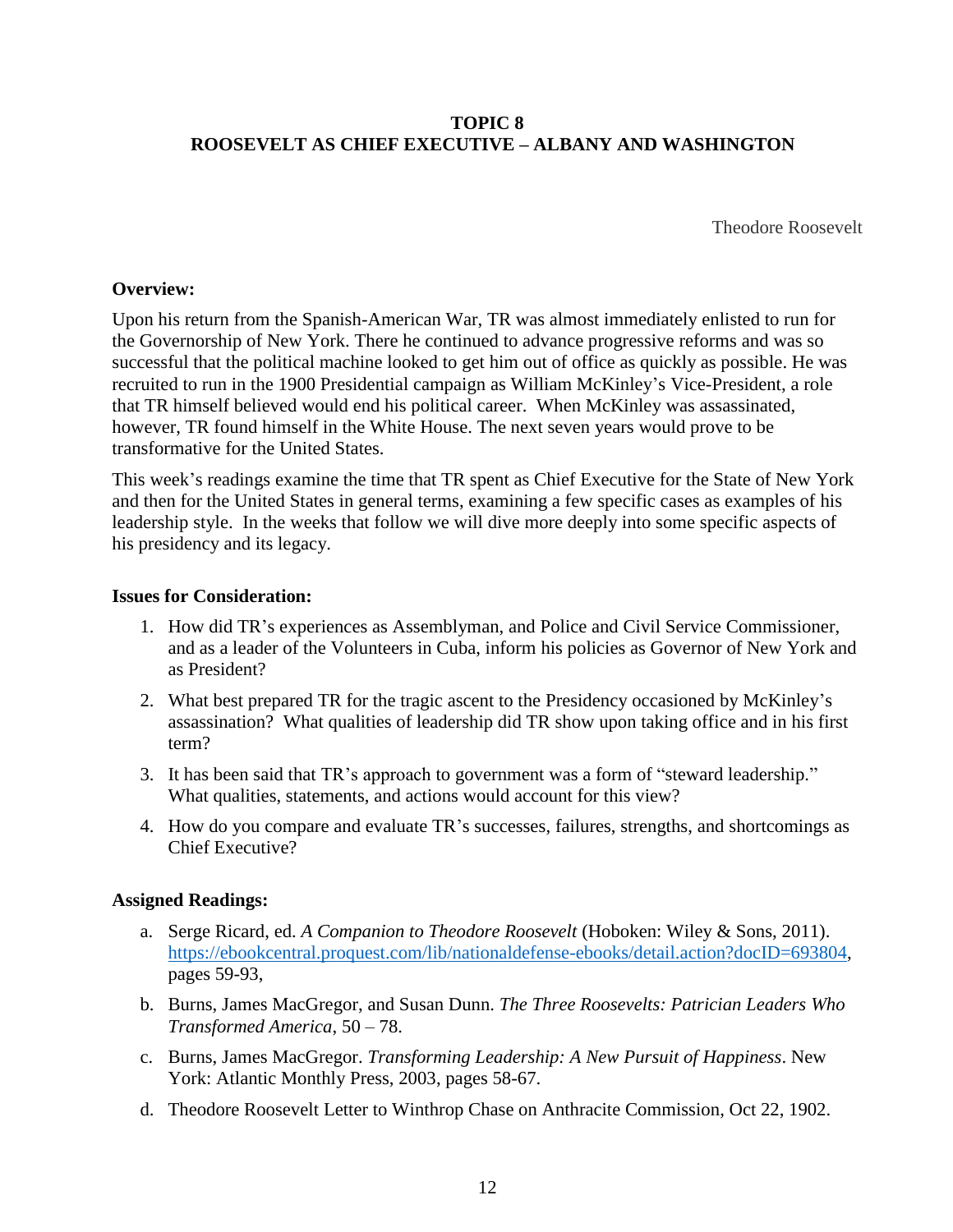## **TOPIC 9 ROOSEVELT'S GRAND STRATEGY FOR AMERICA AND THE WORLD**

*"In foreign affairs we must make up our minds that, whether we wish it or not, we are a great people and must play a great part in the world. It is not open to us to choose whether we will play that great part or not. We have to play it. All we can decide is whether we shall play it well or ill."*

Theodore Roosevelt

## **Overview:**

Every President has to deal with two very distinct aspect of national interests – those dealing with foreign policy and those concerned with domestic policy. This week we consider TR's vision and actions regarding America's place in the world. Next week will focus on domestic policies and actions.

TR had many friends and colleagues who shared his views on foreign policy – Henry Cabot Lodge, Alfred Thayer Mahan, and Elihu Root to name just a few. As you consider the readings, consider also the influence these men and others had on TR's worldview, on his policies, and on the successes and failures that followed.

#### **Issues for Consideration:**

- 1. Did Roosevelt have a grand strategy for America's place in the emerging modern world? What were the foundations for this vision? How much of TR's grand strategy has survived to the present time?
- 2. One historian asserts that Wilson failed in foreign policy because he was ahead of his time, while TR succeeded because he was abreast of the times. What might account for this view? Do you agree? Why or why not?

## **Assigned Reading:**

- a. Serge Ricard, ed. *A Companion to Theodore Roosevelt* (Hoboken: Wiley & Sons, 2011). [https://ebookcentral.proquest.com/lib/nationaldefense-ebooks/detail.action?docID=693804,](https://ebookcentral.proquest.com/lib/nationaldefense-ebooks/detail.action?docID=693804) pages 78-93, 274-293, 314-329.
- b. Ricard, Serge. 2008. "Theodore Roosevelt: Imperialist or Global Strategist in the New Expansionist Age?" *Diplomacy & Statecraft* 19 (4): 639–57. [https://nduezproxy.idm.oclc.org/login?url=http://search.ebscohost.com/login.aspx?direct=tru](https://nduezproxy.idm.oclc.org/login?url=http://search.ebscohost.com/login.aspx?direct=true&AuthType=ip,url,uid&db=aph&AN=35651112&site=eds-live&scope=site) [e&AuthType=ip,url,uid&db=aph&AN=35651112&site=eds-live&scope=site.](https://nduezproxy.idm.oclc.org/login?url=http://search.ebscohost.com/login.aspx?direct=true&AuthType=ip,url,uid&db=aph&AN=35651112&site=eds-live&scope=site)
- c. Colin Dueck, "Theodore Roosevelt and American Realism," *Orbis.* 61 Iss. 4 (2017): 541- 560. [https://www-sciencedirect](https://www-sciencedirect-com.nduezproxy.idm.oclc.org/science/article/pii/S0030438717300674)[com.nduezproxy.idm.oclc.org/science/article/pii/S0030438717300674](https://www-sciencedirect-com.nduezproxy.idm.oclc.org/science/article/pii/S0030438717300674)
- d. Engel, Jeffrey A. 2008. "The Democratic Language of American Imperialism: Race, Order, and Theodore Roosevelt's Personifications of Foreign Policy Evil." *Diplomacy & Statecraft* 19 (4): 671–89.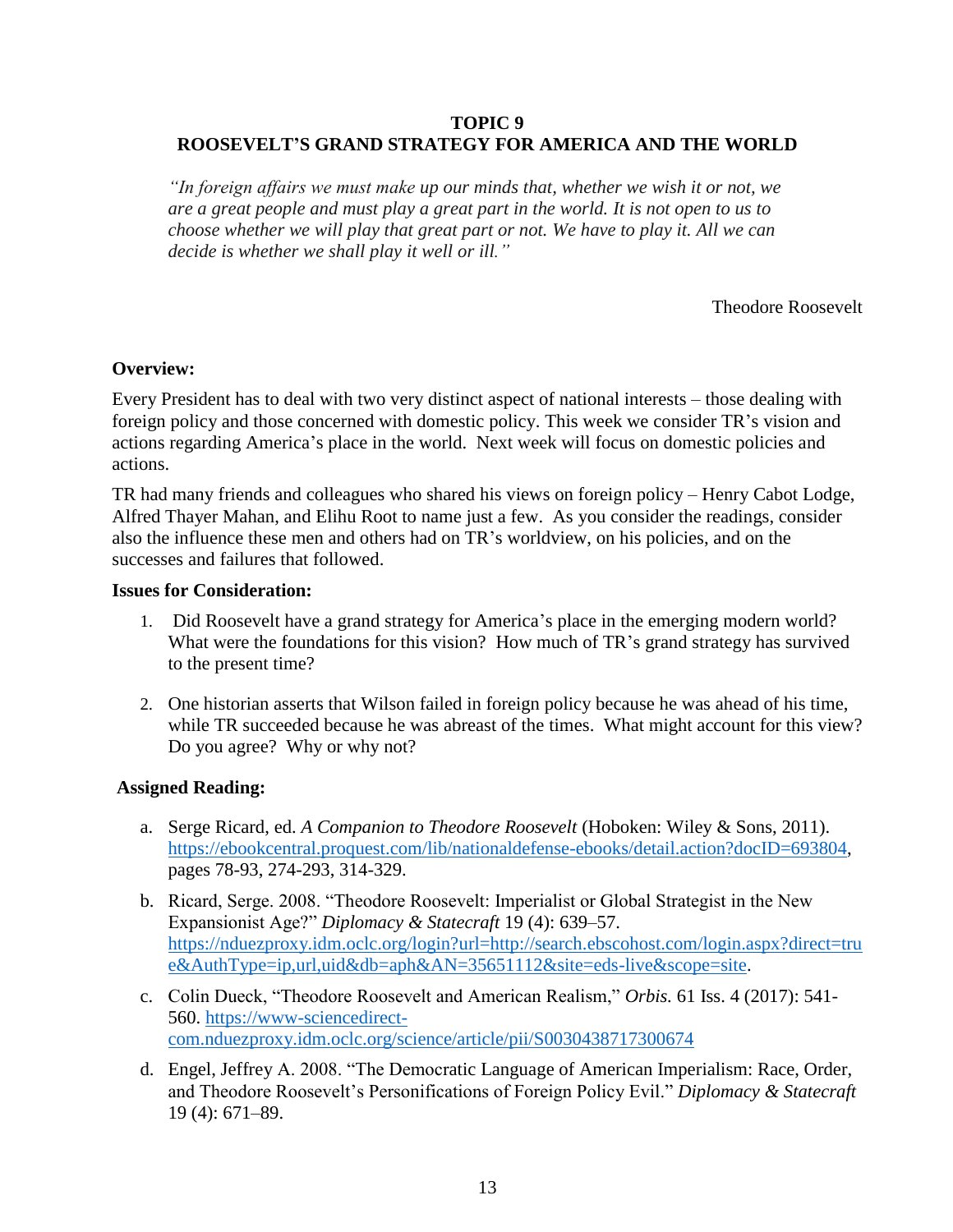[https://nduezproxy.idm.oclc.org/login?url=http://search.ebscohost.com/login.aspx?direct=tru](https://nduezproxy.idm.oclc.org/login?url=http://search.ebscohost.com/login.aspx?direct=true&AuthType=ip,url,uid&db=aph&AN=35651110&site=eds-live&scope=site) [e&AuthType=ip,url,uid&db=aph&AN=35651110&site=eds-live&scope=site](https://nduezproxy.idm.oclc.org/login?url=http://search.ebscohost.com/login.aspx?direct=true&AuthType=ip,url,uid&db=aph&AN=35651110&site=eds-live&scope=site)

- e. Lori Lyn Bogle, "TR's Use of PR to Strengthen the Navy." *Naval History* 21 (6) (2007): 26-31. [http://search.ebscohost.com/login.aspx?direct=true&db=aph&AN=27275661&site=eds](http://search.ebscohost.com/login.aspx?direct=true&db=aph&AN=27275661&site=eds-live&scope=site)[live&scope=site.](http://search.ebscohost.com/login.aspx?direct=true&db=aph&AN=27275661&site=eds-live&scope=site)
- f. Theodore Roosevelt, "Nobel Lecture International Peace," *Nobel Lecture* May 5, 1910, [https://www.nobelprize.org/prizes/peace/1906/roosevelt/lecture/.](https://www.nobelprize.org/prizes/peace/1906/roosevelt/lecture/)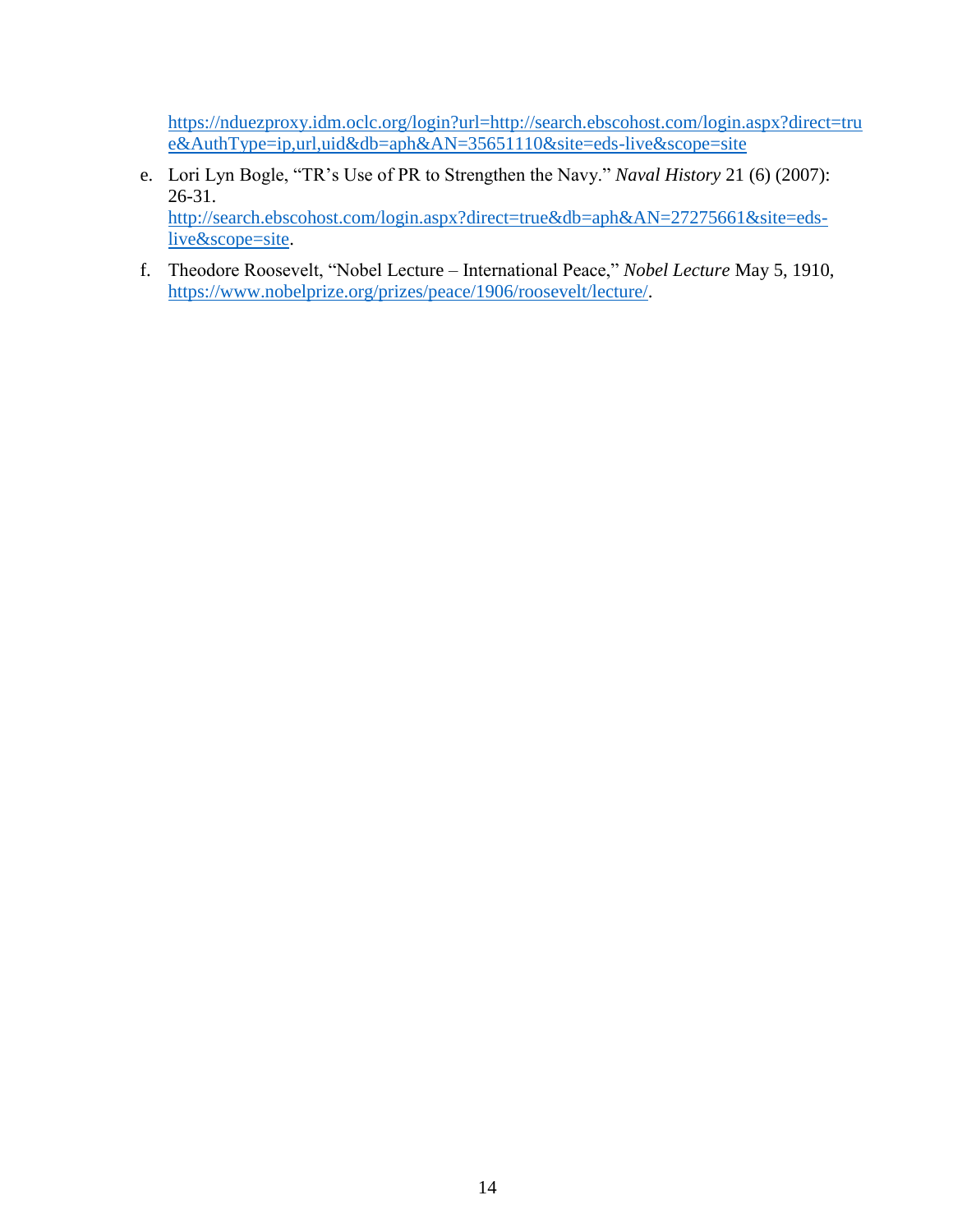## **TOPIC 10 ROOSEVELT'S VISION FOR AMERICAN SOCIETY – CONSERVATION AND PROGRESSIVISM**

*In the past we have admitted the right of the individual to injure the future of the Republic for his own present profit. In fact there has been a good deal of a demand for unrestricted individualism, for the right of the individual to injure the future of all of us for his own temporary and immediate profit. The time has come for a change. As a people we have the right and the duty, second to none other but the right and duty of obeying the moral law, of requiring and doing justice, to protect ourselves and our children against the wasteful development of our natural resources, whether that waste is caused by the actual destruction of such resources or by making them impossible of development hereafter.*

Theodore Roosevelt

## **Overview:**

## **The 2500-word research paper is due by Friday of this week.**

The Progressive Era is said to extend from about 1900 until about 1920, and encompasses the Presidencies of Roosevelt, Taft, and Wilson. World War I is credited as effectively ending the Progressive Movement, although many of its ideals would find new life when FDR came to the White House.

TR's alignment with the political aspects of the Progressive Movement developed in his presidency but had its roots much earlier in his life and career. It included many topics on which TR was, and remains to be seen as, ahead of his time, but also reflected some of the darker aspects of American society, especially as it concerns race.

The readings for this week include excerpts from his letters that focus a bit on his interest in and work towards conservation and his correspondence with Upton Sinclair on food safety and some of the speeches that reflect his political views at this point in his life and career.

Other readings, selections from his autobiography, the eBook *Companion*, and the Burns book on TR, FDR, and Eleanor shed additional light on the intersection between this political movement and TR, as well as on the legacy.

## **Issues for Consideration:**

- 1. Was there an underlying world-view that connected TR's views on foreign relations and domestic policies? What do you base your conclusion on?
- 2. TR's views on race and gender have brought him a great deal of criticism over the years including, but not limited to, recent debates. How do we balance the conflicting and contradictory aspects of TR's attitudes and policies?

# **Required Readings:**

a. Auchincloss, Louis editor, *Theodore Roosevelt: Letters and Speeches*. Literary Classics of the United States, Inc., (2004), pages 115-117, 160-163, 275 – 296, 451-453 and 481-483.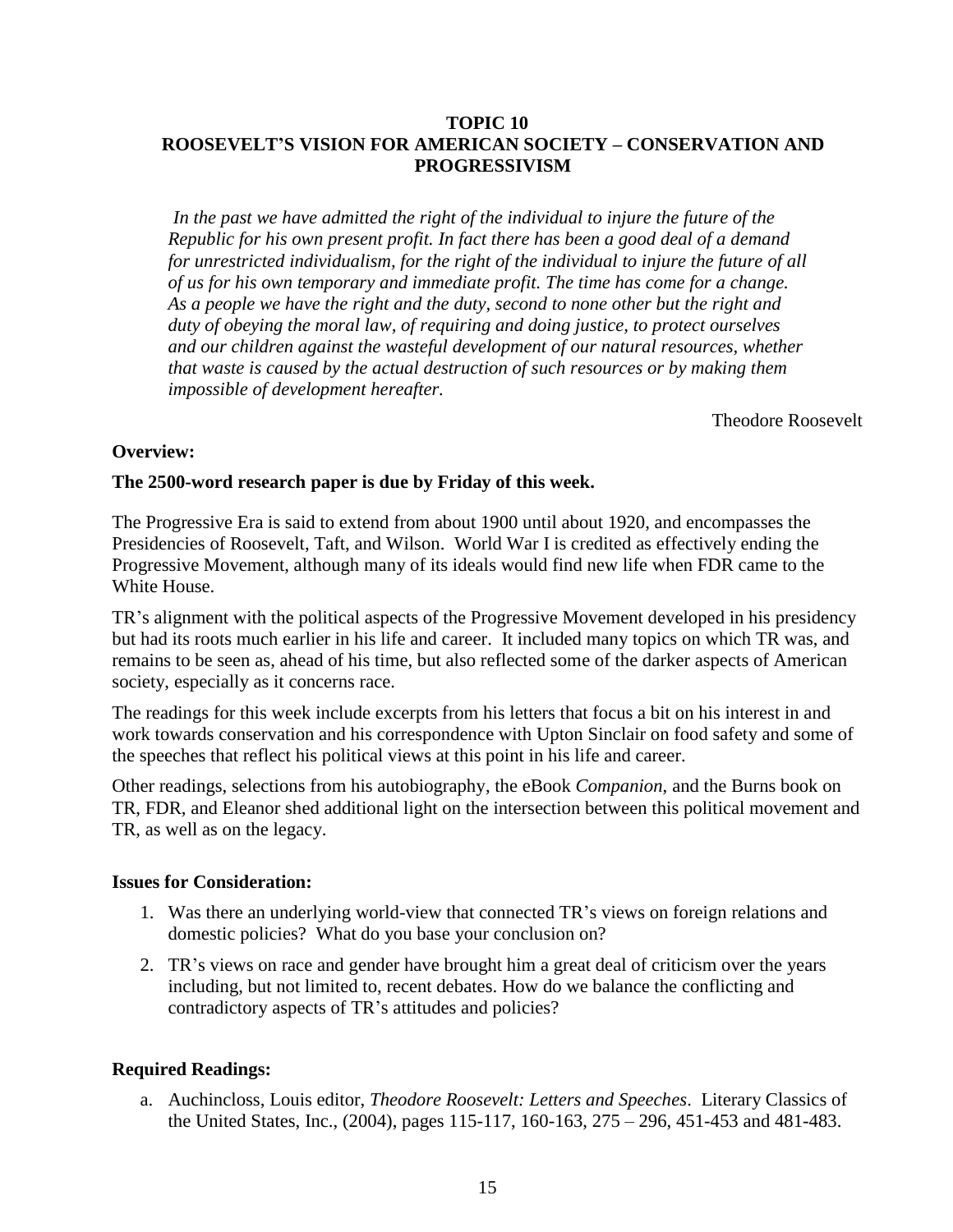- b. Theodore Roosevelt, "Conservation as a National Duty," Speech before the Conference of Governors, 13 May 1908. [https://voicesofdemocracy.umd.edu/theodore-roosevelt](https://voicesofdemocracy.umd.edu/theodore-roosevelt-conservation-as-a-national-duty-speech-text/)[conservation-as-a-national-duty-speech-text/](https://voicesofdemocracy.umd.edu/theodore-roosevelt-conservation-as-a-national-duty-speech-text/)
- c. Serge Ricard, ed. *A Companion to Theodore Roosevelt* (Hoboken: Wiley & Sons, 2011). [https://ebookcentral.proquest.com/lib/nationaldefense-ebooks/detail.action?docID=693804,](https://ebookcentral.proquest.com/lib/nationaldefense-ebooks/detail.action?docID=693804) pages 94-111, 173-215.
- d. Burns, James MacGregor, and Susan Dunn. *The Three Roosevelts: Patrician Leaders Who Transformed America*, pages 122-159.
- e. Theodore Roosevelt, *Theodore Roosevelt: an Autobiography*. (Newburyport: Open Road Media, 2016). [http://www.myilibrary.com?id=972023.](http://www.myilibrary.com/?id=972023) Pages 85-108, 329-344.
- f. Theodore Roosevelt, "THE STRENUOUS LIFE" speech, 10 April 1899. <https://voicesofdemocracy.umd.edu/roosevelt-strenuous-life-1899-speech-text/>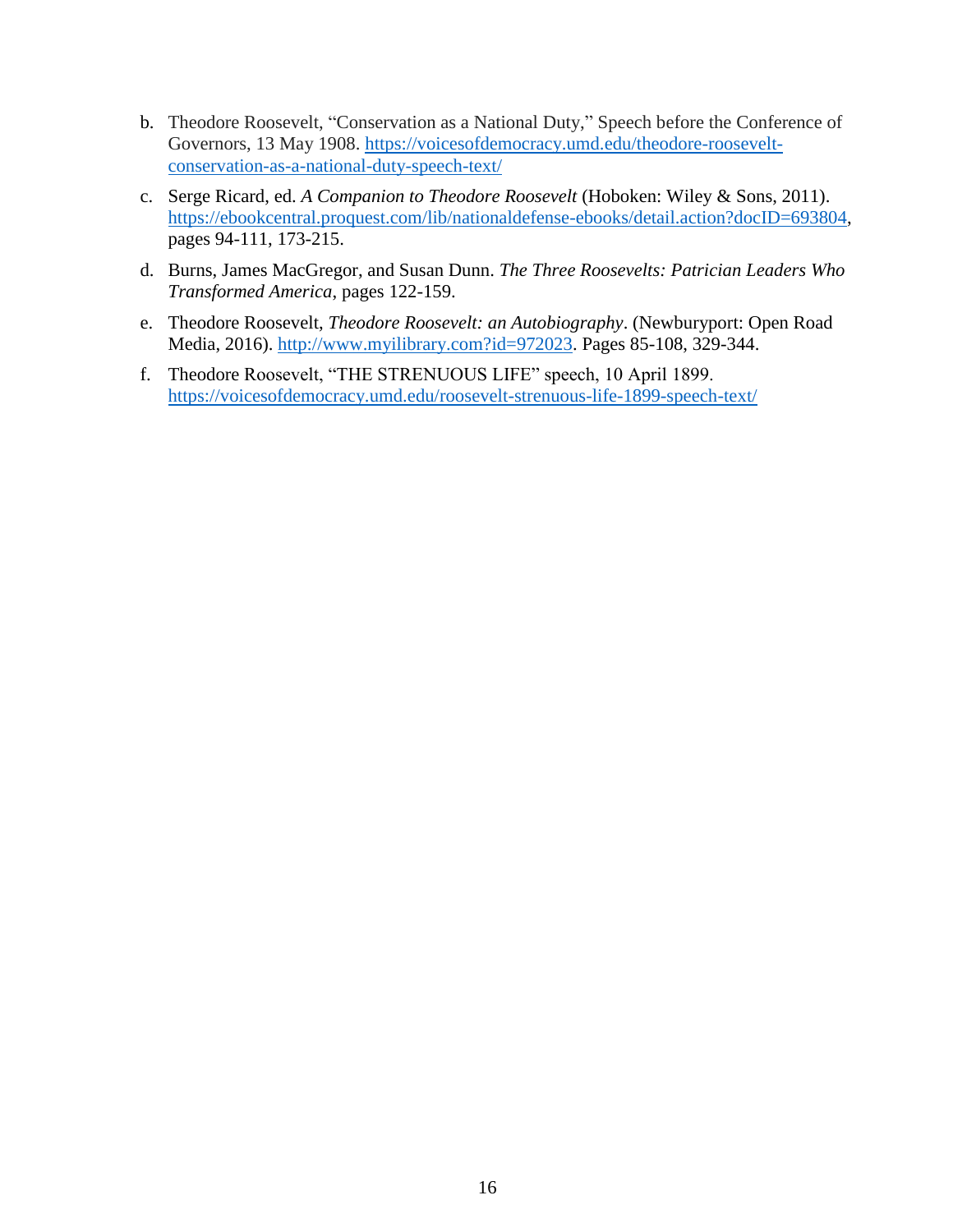# **ROOSEVELT'S CONTINUING RELEVANCE**

#### **Overview:**

This session is to be considered a "wrap-up" discussion of the course, in terms of working to discern the lessons that TR's life and example lead. Accordingly, we return to the "Issues for Consideration" from the first week of class. It is intended that students will share insights from the assigned readings, the books that they reviewed, and the research that has gone into their papers. Today is not a day for presentation of those papers (that comes next week) but a chance to share the insights and, as the course title suggests, continued relevance of TR's work, his times, and the challenged faced by him and the nation.

#### **Issues for Consideration:**

- 1. What is the use of history?
- 2. How do we evaluate events and people of the past from the vantage point of the present? To what degree (if at all) should we bring the cultural, legal, and social views of the present to out analysis of the past?
- 3. What is strategic leadership, and how does it differ from other types of leadership? By what criteria should we measure leadership in people of the past.
- 4. How does the way we view leaders of the past affect the lessons we draw from their example today?

## **Required Readings:**

a. Serge Ricard, ed. A Companion to Theodore Roosevelt (Hoboken: Wiley & Sons, 2011). [https://ebookcentral.proquest.com/lib/nationaldefense](https://ebookcentral.proquest.com/lib/nationaldefense-ebooks/detail.action?docID=693804)[ebooks/detail.action?docID=693804,](https://ebookcentral.proquest.com/lib/nationaldefense-ebooks/detail.action?docID=693804) pages 452-501.